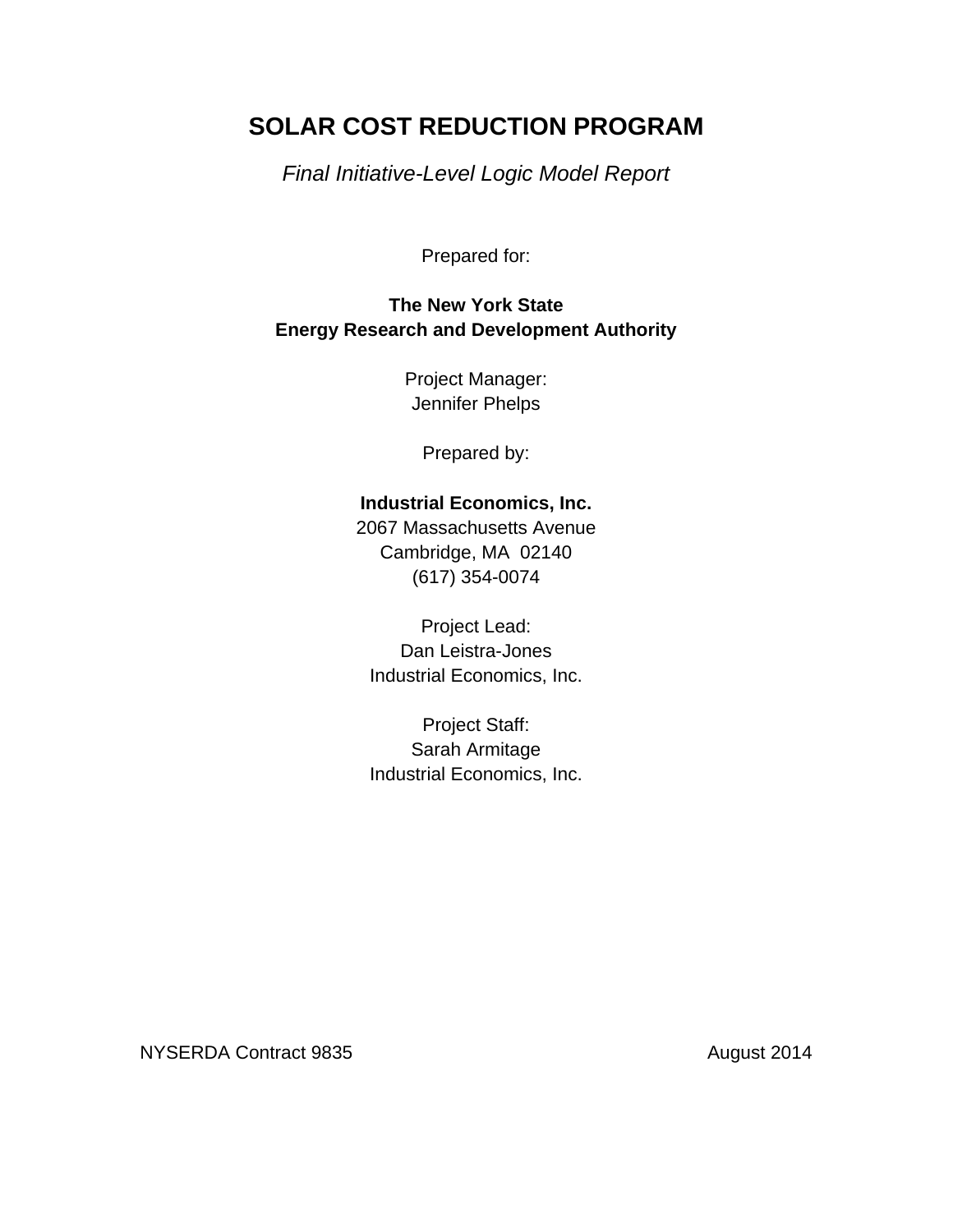### **Notice**

 This report was prepared by Industrial Economics, Inc. in the course of performing work contracted for and The opinions expressed in this report do not necessarily reflect those of NYSERDA or the State of New purpose or merchantability of any product, apparatus, or service, or the usefulness, completeness, or use of information contained, described, disclosed, or referred to in this report. sponsored by the New York State Energy Research and Development Authority (hereafter "NYSERDA"). York, and reference to any specific product, service, process, or method does not constitute an implied or expressed recommendation or endorsement of it. Further, NYSERDA, the State of New York, and the contractor make no warranties or representations, expressed or implied, as to the fitness for particular accuracy of any processes, methods, or other information contained, described, disclosed, or referred to in this report. NYSERDA, the State of New York, and the contractor make no representation that the use of any product, apparatus, process, method, or other information will not infringe privately owned rights and will assume no liability for any loss, injury, or damage resulting from, or occurring in connection with, the

 your work to you or has used it without permission, please email print@nyserda.ny.gov. NYSERDA makes every effort to provide accurate information about copyright owners and related matters in the reports we publish. Contractors are responsible for determining and satisfying copyright or other use restrictions regarding the content of reports that they write, in compliance with NYSERDA's policies and federal law. If you are the copyright owner and believe a NYSERDA report has not properly attributed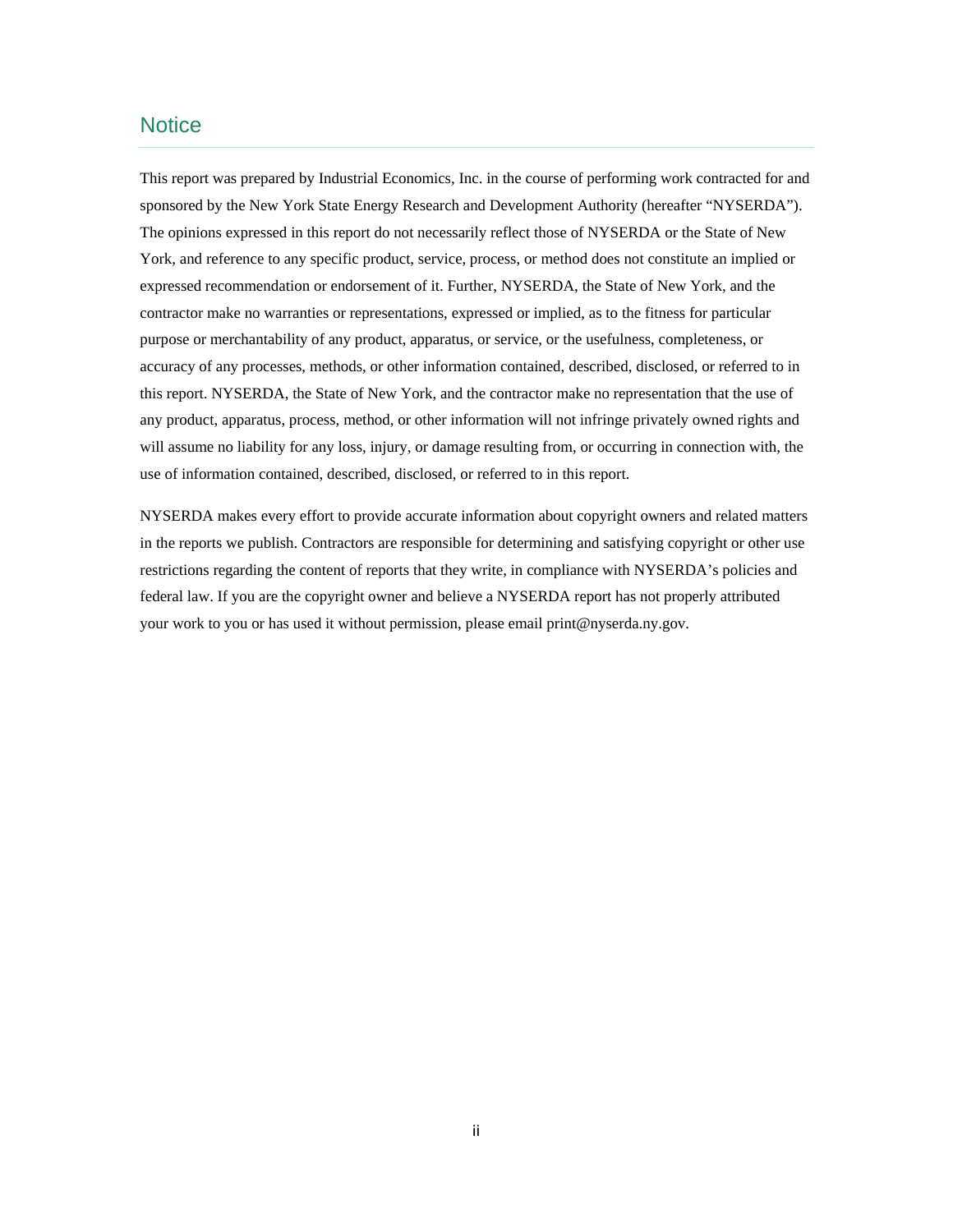# **Table of Contents**

| 1 INITIATIVE CONTEXT, STAKEHOLDERS, INTENT, AND DESIGN 1 |  |
|----------------------------------------------------------|--|
|                                                          |  |
|                                                          |  |
|                                                          |  |
|                                                          |  |
|                                                          |  |
|                                                          |  |
|                                                          |  |
|                                                          |  |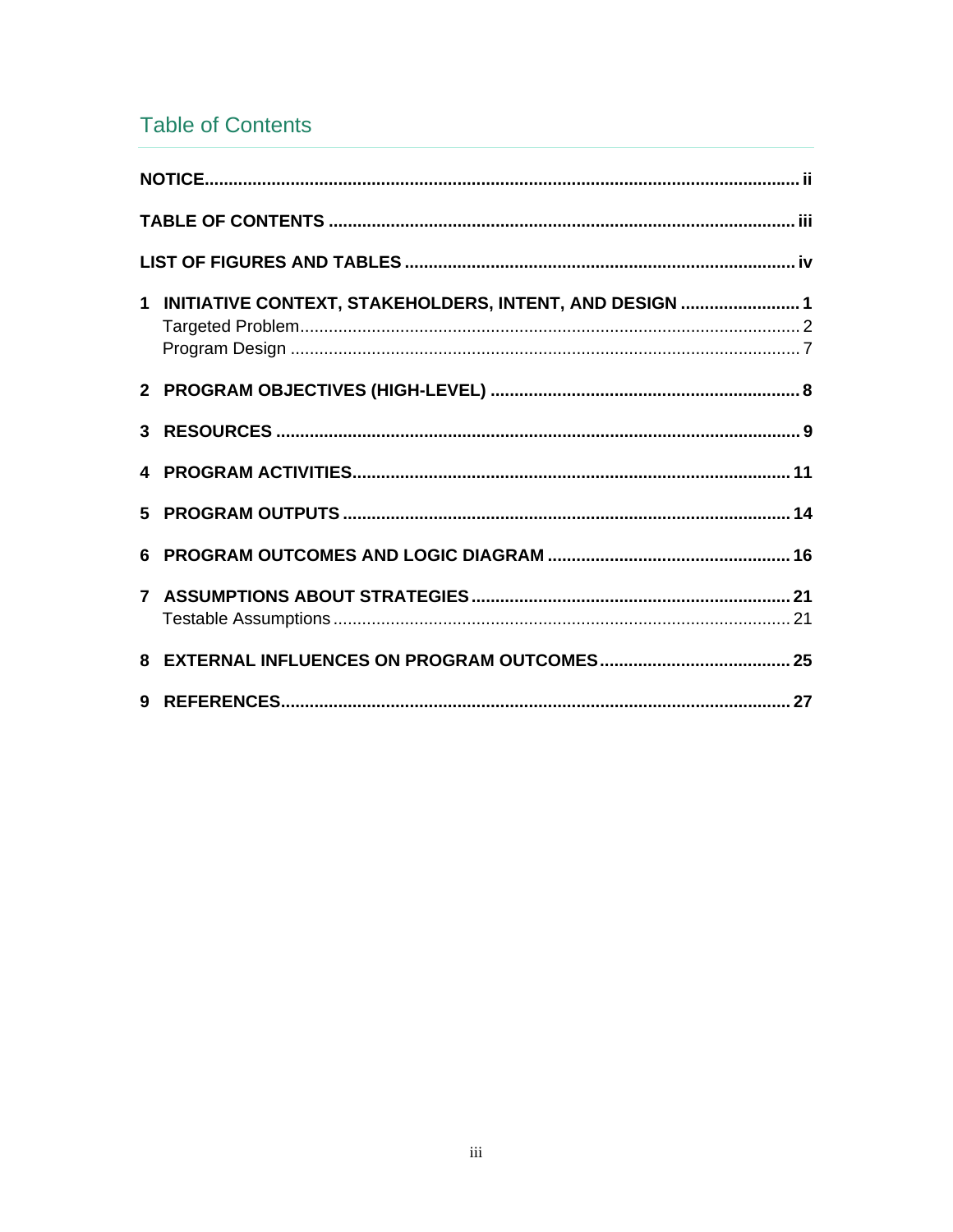# List of Figures

| Figure 1-1: Solar Cost Reduction Program's Position Within the Overall Structure of the |  |
|-----------------------------------------------------------------------------------------|--|
|                                                                                         |  |
| Figure 1-2: Median System and Component Prices for Residential and Commercial PV        |  |
|                                                                                         |  |
|                                                                                         |  |

# List of Tables

| Table 5-1: Outputs, Indicators, and Potential Data Sources for Solar Cost Reduction  |  |
|--------------------------------------------------------------------------------------|--|
|                                                                                      |  |
| Table 6-1: Outcomes, Indicators, and Potential Data Sources for Solar Cost Reduction |  |
|                                                                                      |  |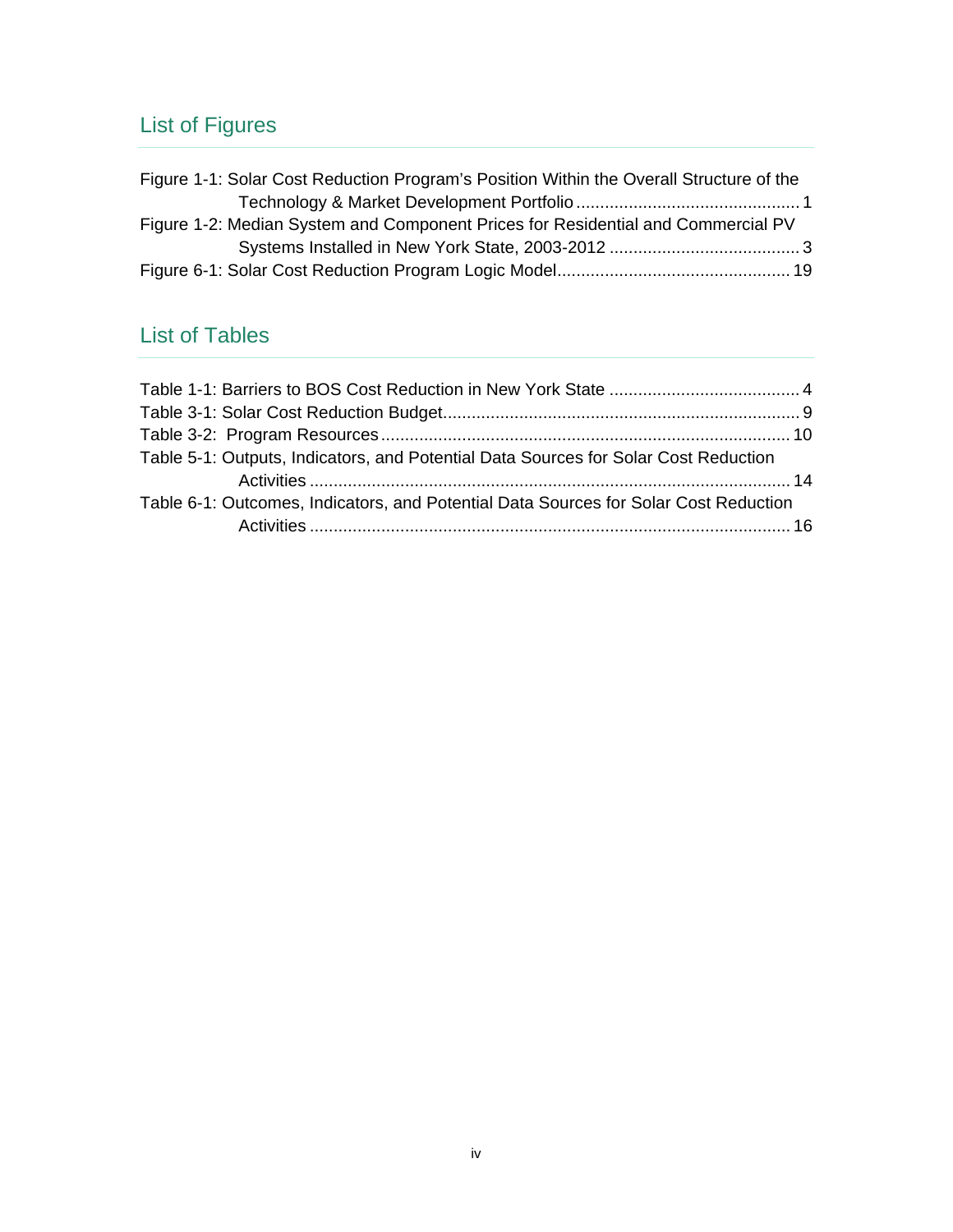## 1 Initiative Context, Stakeholders, Intent, and Design

NYSERDA's Solar Cost Reduction (SCR) program, established in 2012, aims to reduce balance-of-system (BOS) costs of solar photovoltaic (PV) installations. BOS costs include everything involved in a PV system except the module, such as, the costs of non-module hardware, design, installation, permitting, interconnection, inspection, financing, and customer acquisition.

 falls under the Power Supply & Delivery program of NYSERDA's Technology and Market Development (T&MD) portfolio (see **Figure 1**). Advanced Clean Power seeks to facilitate meeting New York State's renewable power The SCR program is a component of NYSERDA's Advanced Clean Power (ACP) initiative. Advanced Clean Power standard (RPS) goals and increase the availability of other clean power technologies. The ACP initiative aims to enable performance improvements and cost reductions through investment in technology innovation and market acceptance.

#### **Figure 1-1: Solar Cost Reduction Program's Position Within the Overall Structure of the Technology & Market Development Portfolio**

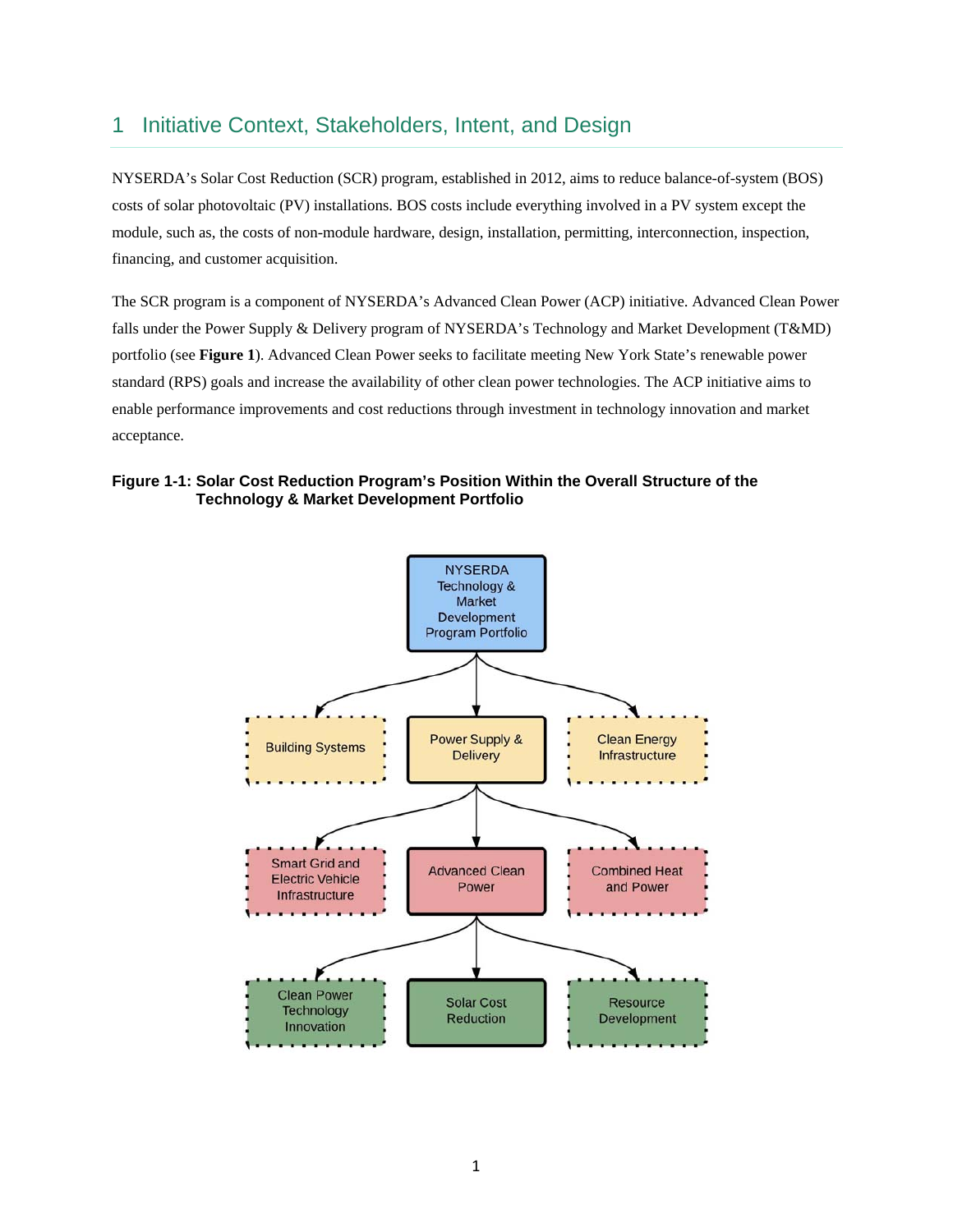The SCR program is also a part of Governor Cuomo's NY-Sun initiative, which seeks to significantly expand customer-sited PV capacity across the state, advance PV technologies, and reduce the cost of PV systems (see text box).

 (Power Systems). Power Systems invested in 60 product Power, continues the other renewable energy technology The SCR program stems from NYSERDA's earlier Power Systems Technology Development program development efforts in to the renewable energy industry in New York State. Thirteen of these product development efforts related directly to solar PV.<sup>1</sup> The SCR program extends these earlier efforts, but with an explicit focus on non-module PV product development and an added an emphasis on reducing 'soft costs,' through efforts to address customer acquisition costs, business and financing models, information access, and regulatory processes. Clean Power Technology Innovation, another component of Advanced Clean development efforts from the prior Power Systems program. Other related NYSERDA programs include Cleaner Greener Communities, which seeks to address permitting issues; Workforce Development, which focuses on workforce training; Community Solar NY, which will address accessibility issues related to solar PV; and Economic Development and Growth Extension (EDGE), which provides outreach services for the entire T&MD portfolio.

The NY-Sun initiative was announced in Governor Cuomo's 2012 State of the State address and was subsequently extended through 2023. The initiative sets aggressive targets for solar PV deployment in New York State and also seeks to reduce the cost of installed PV systems, including reductions in BOS costs. The initiative provides long-term funding certainty through a nearly \$1 billion commitment over 10 years to support PV projects across New York State. The initiative also draws on programs across multiple agencies to achieve its goals, leveraging existing resources and staff expertise to develop holistic solutions. Programs falling under the purview of NY-Sun include NYSERDA and Long Island Power Authority (LIPA) deployment programs; SCR; Cleaner Greener Communities; and training for students, practitioners, and municipalities; among others.<sup>a</sup>

a Sarah J. Osgood, Program Manager, Policy & Program Development, NYSERDA, The NY-Sun Initiative, presentation given at Advanced Energy 2012, October 31, 2012, and Governor's Press Office, "Governor Cuomo Announces \$60 Million in NY-Sun Funding Available," May 13, 2014, accessed May 15, 2014, http://www.governor.ny.gov/press/51314-ny-sun.

### Targeted Problem

The overall cost of solar PV installations has fallen considerably in recent years.<sup>2</sup> This trend has been driven largely by reductions in the average cost of PV modules; other cost components of PV systems, known collectively as BOS

<sup>1</sup> NYSERDA, Operating Plan for Technology and Market Development Programs (2012-2016), Second Revision, "Chapter 9.1.2: Advanced Clean Power," February 15, 2013.

 Prices in the United States: Current Drivers and Cost-Reduction Opportunities," National Renewable Energy Laboratory, 2 Alan Goodrich, Ted James, and Michael Woodhouse, "Residential, Commercial, and Utility-Scale Photovoltaic (PV) System February 2012, page 2. The SCR program seeks to reduce both the initial cost of PV installations and their lifetime operations and maintenance costs.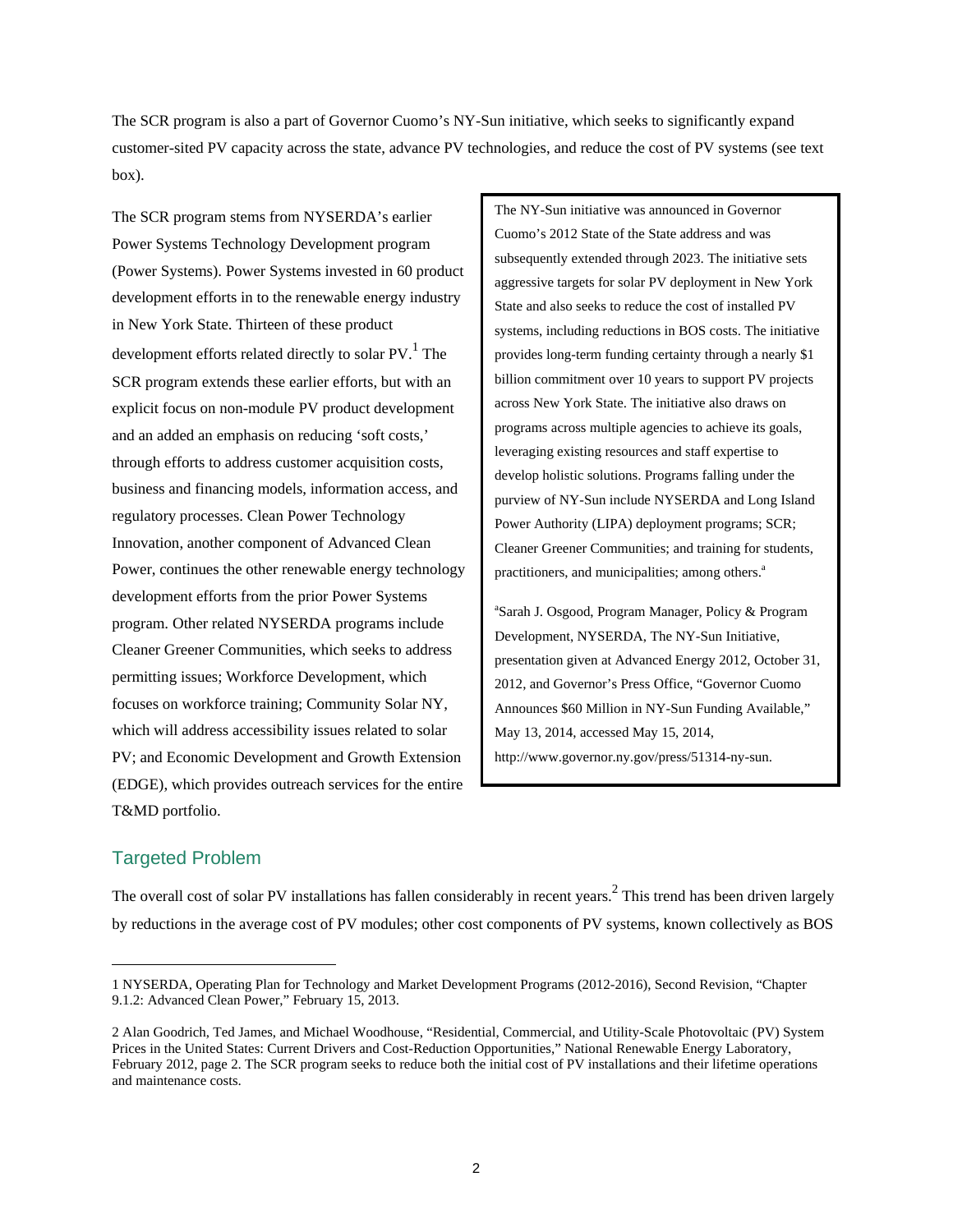costs, have remained comparatively stable (see **Figure 1-2**).<sup>3</sup> BOS costs currently constitute more than 50 percent of the cost of installed residential and commercial PV systems in New York.



**Figure 1-2: Median System and Component Prices for Residential and Commercial PV Systems Installed in New York State, 2003-2012** 

Source: State University of New York – Albany, College of Nanoscale Science & Engineering, "Analyzing Solar PV Installation Data in NY," page 6. Figure 1-2 shows price per watt for residential ("R") and commercial ("C") PV systems ("sys"), which are composed of PV modules ("mod"), inverters ("inv"), and balance of systems ("BOS").

BOS costs can vary considerably by location. A 2012 report by Lawrence Berkeley National Laboratory (LBNL) found that differences in BOS costs were a primary driver of differences in the average total cost of customer-owned residential PV systems in the U.S. versus Germany. Average BOS costs in Germany were only \$1.18 per Watt, compared with \$4.36 per Watt in the U.S.<sup>4</sup> Price variation within the U.S. is also significant. Data compiled by

<sup>3</sup> State University of New York – Albany, College of Nanoscale Science & Engineering, "Analyzing Solar PV Installation Data in NY," page 6.

 Note, however, that the authors do not take into account voltage differences between Germany and the United States, which also affect other hardware costs and installation labor costs. 4 Joachim Seel, Galen Barbose, and Ryan Wiser, "Why are Residential PV Prices in Germany So Much Lower Than in the United States?" Lawrence Berkeley National Laboratory, September 2012, pages 24 and 35. The authors attributed this overall price difference to differences in inverter costs (\$0.22/Watt difference); other hardware costs (\$0.24/Watt); installation labor costs (\$0.55/Watt); customer acquisition and system design costs (\$0.62/Watt); permitting, inspection, and interconnection costs (\$0.12/Watt); permitting fees (\$0.09/Watt); sales tax (\$0.21/Watt); and profit overhead, and other residual costs (\$1.13/Watt).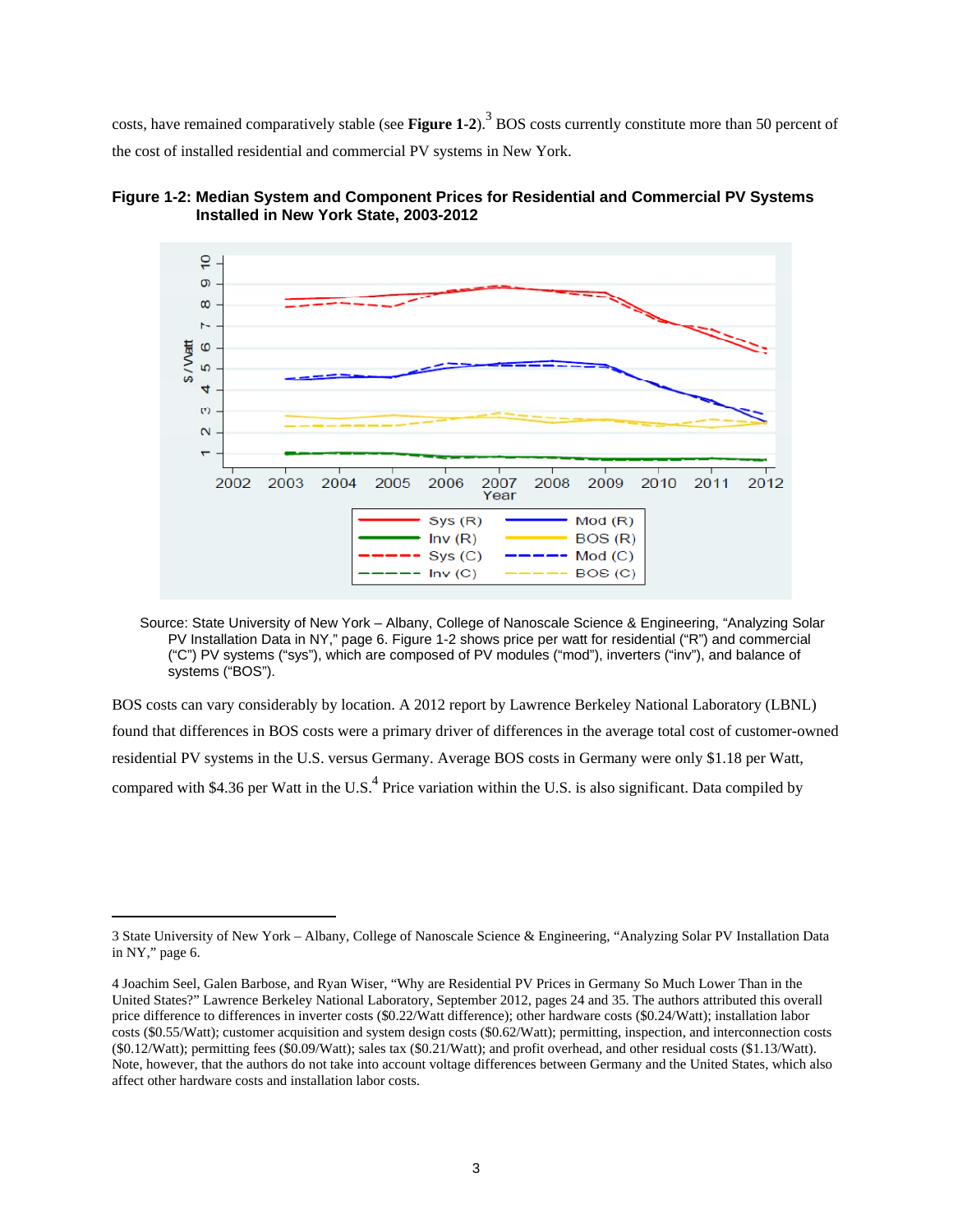LBNL in 2012 indicate that the installed price of PV systems smaller than 10 kW was higher in New York than in many neighboring states.<sup>5</sup>

 without government subsidies. The SCR program therefore seeks to reduce barriers to BOS cost reduction in five BOS costs must drop for solar-generated electricity to achieve price parity with conventional sources of electricity principal categories:

Non-module hardware;

- Business costs, including customer acquisition;
- Development costs, including contracting and financing;
- PV system design, installation, and operation; and
- Permitting, zoning, interconnection, and inspection.

**Table 1-1** shows the current barriers to BOS cost reduction in New York State.

**Table 1-1: Barriers to BOS Cost Reduction in New York State** 

| <b>Problem Area and Barrier Details</b>                                                                                                                                                                                                                                                                                                                                                                                                                                                                                                                                                                                                                                                                                                                                                                                                                                                                                                                                                                                                                                                                                | Stakeholders Impacted and/or<br><b>Involved</b>                                                                                                                                                                                                                                                                     |
|------------------------------------------------------------------------------------------------------------------------------------------------------------------------------------------------------------------------------------------------------------------------------------------------------------------------------------------------------------------------------------------------------------------------------------------------------------------------------------------------------------------------------------------------------------------------------------------------------------------------------------------------------------------------------------------------------------------------------------------------------------------------------------------------------------------------------------------------------------------------------------------------------------------------------------------------------------------------------------------------------------------------------------------------------------------------------------------------------------------------|---------------------------------------------------------------------------------------------------------------------------------------------------------------------------------------------------------------------------------------------------------------------------------------------------------------------|
| Barriers related to non-module hardware<br>1.                                                                                                                                                                                                                                                                                                                                                                                                                                                                                                                                                                                                                                                                                                                                                                                                                                                                                                                                                                                                                                                                          |                                                                                                                                                                                                                                                                                                                     |
| BOS hardware components are not designed to minimize installation<br>٠<br>labor requirements and other costs. There are underused opportunities<br>for prefabrication, module-integrated power electronics, or integrated<br>mounting and racking, among others.<br>New residential and commercial buildings are not typically designed to<br>be "solar ready," leading to later inefficiencies when PV systems are<br>installed as retrofits.<br>"Smart" hardware components such as inverters and network protectors<br>are often needed to ensure compatibility between PV systems and the<br>electric grid. <sup>c</sup><br>Many BOS hardware components are not engineered to use minimal<br>$\bullet$<br>materials or enhance electricity production on site, thereby raising overall<br>costs.<br>Lower voltage requirements across the U.S. electricity grid necessitate<br>$\bullet$<br>PV systems with more wiring and larger pieces of equipment, further<br>adding to costs; changing voltage requirements would require an<br>е<br>extensive consultation process followed by highly coordinated efforts. | <b>BOS</b> hardware<br>$\bullet$<br>manufacturers<br><b>BOS hardware supply</b><br>chain managers<br>Architects, real estate<br>and construction<br>companies<br>Zoning and planning<br>officials<br>PV component and<br>system engineers<br>Local utilities and the<br>New York State Public<br>Service Commission |

<sup>5</sup> Galen Barbose, Naïm Darghouth, Samatha Weaver, and Ryan Wiser, "Tracking the Sun VI: An Historical Summary of the Installed Price of Photovoltaics in the United States from 1998 to 2012," Report Summary, Lawrence Berkeley National Laboratory, July 2013, page 21.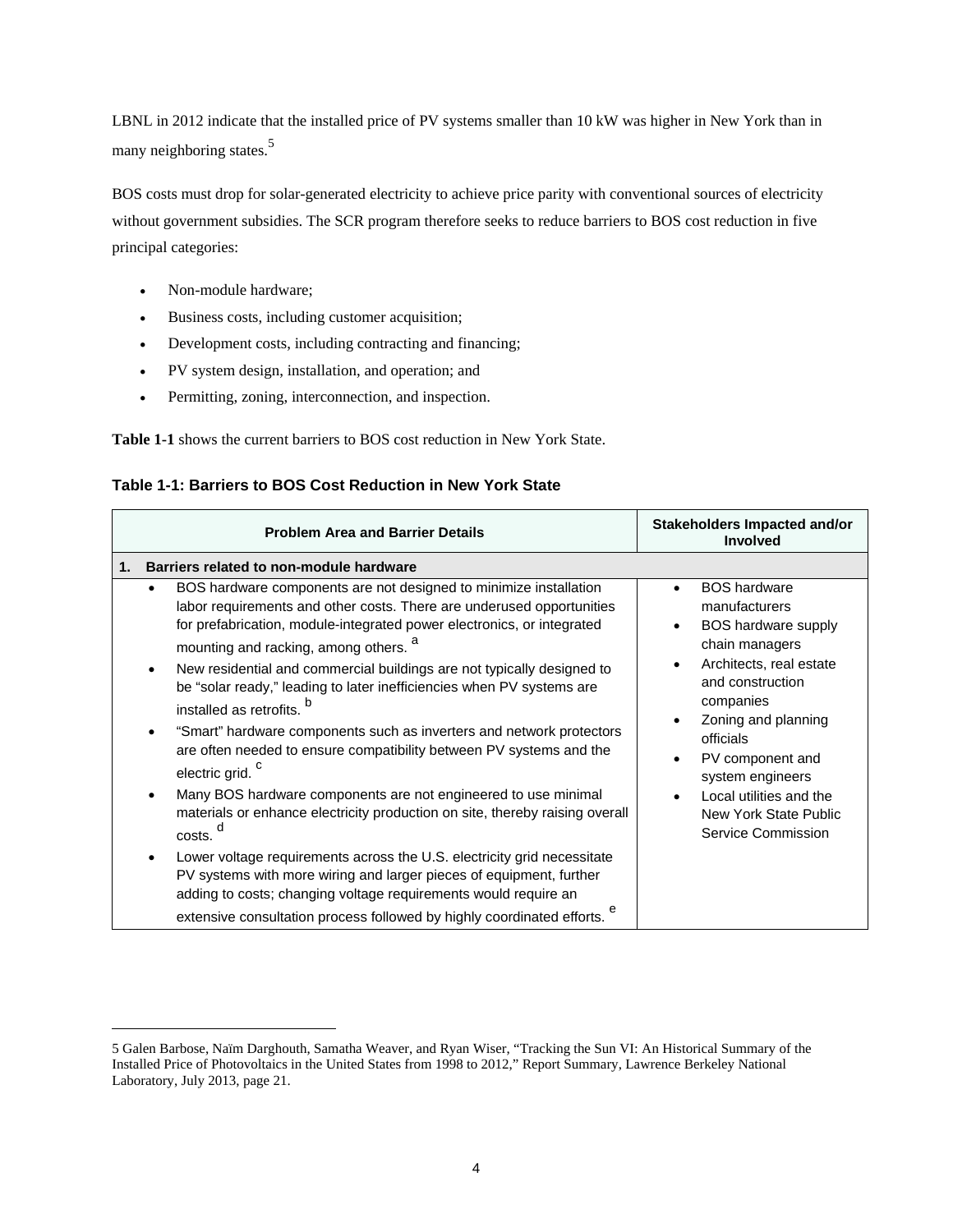| <b>Problem Area and Barrier Details</b>                                                                                                                                                                                                                                                                                                                                                                                                                                                                                                                                                                                                                                                                                                                                                                                                                                                                                                                                                                                                                                                                                                                                                                                                                                          | Stakeholders Impacted and/or<br>Involved                                                                                                                                                                                                                                                                                                                                                                                                                                                          |  |  |  |
|----------------------------------------------------------------------------------------------------------------------------------------------------------------------------------------------------------------------------------------------------------------------------------------------------------------------------------------------------------------------------------------------------------------------------------------------------------------------------------------------------------------------------------------------------------------------------------------------------------------------------------------------------------------------------------------------------------------------------------------------------------------------------------------------------------------------------------------------------------------------------------------------------------------------------------------------------------------------------------------------------------------------------------------------------------------------------------------------------------------------------------------------------------------------------------------------------------------------------------------------------------------------------------|---------------------------------------------------------------------------------------------------------------------------------------------------------------------------------------------------------------------------------------------------------------------------------------------------------------------------------------------------------------------------------------------------------------------------------------------------------------------------------------------------|--|--|--|
| 2. Barriers related to business costs, including customer acquisition                                                                                                                                                                                                                                                                                                                                                                                                                                                                                                                                                                                                                                                                                                                                                                                                                                                                                                                                                                                                                                                                                                                                                                                                            |                                                                                                                                                                                                                                                                                                                                                                                                                                                                                                   |  |  |  |
| Existing strategies for targeting potential customers are inefficient, with<br>limited use of marketing partnerships, referral programs, and online<br>outreach materials.<br>Existing processes for bid preparation and contract negotiation are labor-<br>intensive and costly. <sup>g</sup><br>Customer awareness of relative prices and qualities of installed PV<br>$\bullet$<br>systems is often low, preventing efficient comparison-shopping across<br>developers or installers and lengthening the customer acquisition<br>process. <sup>h</sup>                                                                                                                                                                                                                                                                                                                                                                                                                                                                                                                                                                                                                                                                                                                        | Developers/installers<br>Retail, construction, and<br>real estate companies<br>who could serve as<br>partners in identifying<br>customers<br>State and local<br>governments who could<br>provide customer<br>education, refer or<br>aggregate customers, or<br>otherwise facilitate lead<br>generation<br>Current and potential<br>customers<br>Academic institutions<br>and businesses that<br>develop tools, provide<br>customer education, and<br>otherwise facilitate<br>customer acquisition |  |  |  |
| 3. Barriers related to development costs, including contracting and financing                                                                                                                                                                                                                                                                                                                                                                                                                                                                                                                                                                                                                                                                                                                                                                                                                                                                                                                                                                                                                                                                                                                                                                                                    |                                                                                                                                                                                                                                                                                                                                                                                                                                                                                                   |  |  |  |
| Third-party tax equity financing, which dominates the distributed PV<br>$\bullet$<br>market, has a high cost of capital and fails to serve small-scale<br>commercial and institutional installations.<br>Public capital vehicles are largely unavailable for financing PV systems<br>$\bullet$<br>in the U.S.; securities, debt products, Master Limited Partnerships<br>(MLPs) and YieldCos could all unlock new sources of financing and<br>lower the cost of capital for PV installations.<br>Other financing mechanisms that have been employed elsewhere in the<br>$\bullet$<br>U.S. remain underused in New York, including property assessed clean<br>energy (PACE) financing, competitive loans, and interest rate buy-<br>ĸ<br>downs.<br>Group purchasing ("solarizing") is underused in New York compared to<br>other East Coast states, preventing the industry from realizing<br>economies of scale and raising the cost of capital for PV installations.<br>Contracts for PV installations are not standardized, necessitating more<br>time-consuming and expensive due diligence processes. m<br>Federal and state tax incentives for PV installations are unpredictable<br>$\bullet$<br>over the long term, increasing project risk and potentially destabilizing | Federal government<br>$\bullet$<br>regulators, including the<br><b>Internal Revenue Service</b><br>(IRS)<br>State and local<br>government regulators<br>Providers of private<br>capital<br>Providers of public<br>capital<br>Community investors<br>Existing PV customers<br>who could benefit from<br>lower cost of capital<br>Underserved PV<br>customers such as non-<br>profit institutions<br>New York State Green<br>Bank                                                                   |  |  |  |
| the market. <sup>n</sup><br>There is a paucity of publicly available data on the risks of financing solar<br>$\bullet$<br>PV installations, including historical information about payment defaults<br>and the technical performance of installed systems. <sup>0</sup>                                                                                                                                                                                                                                                                                                                                                                                                                                                                                                                                                                                                                                                                                                                                                                                                                                                                                                                                                                                                          |                                                                                                                                                                                                                                                                                                                                                                                                                                                                                                   |  |  |  |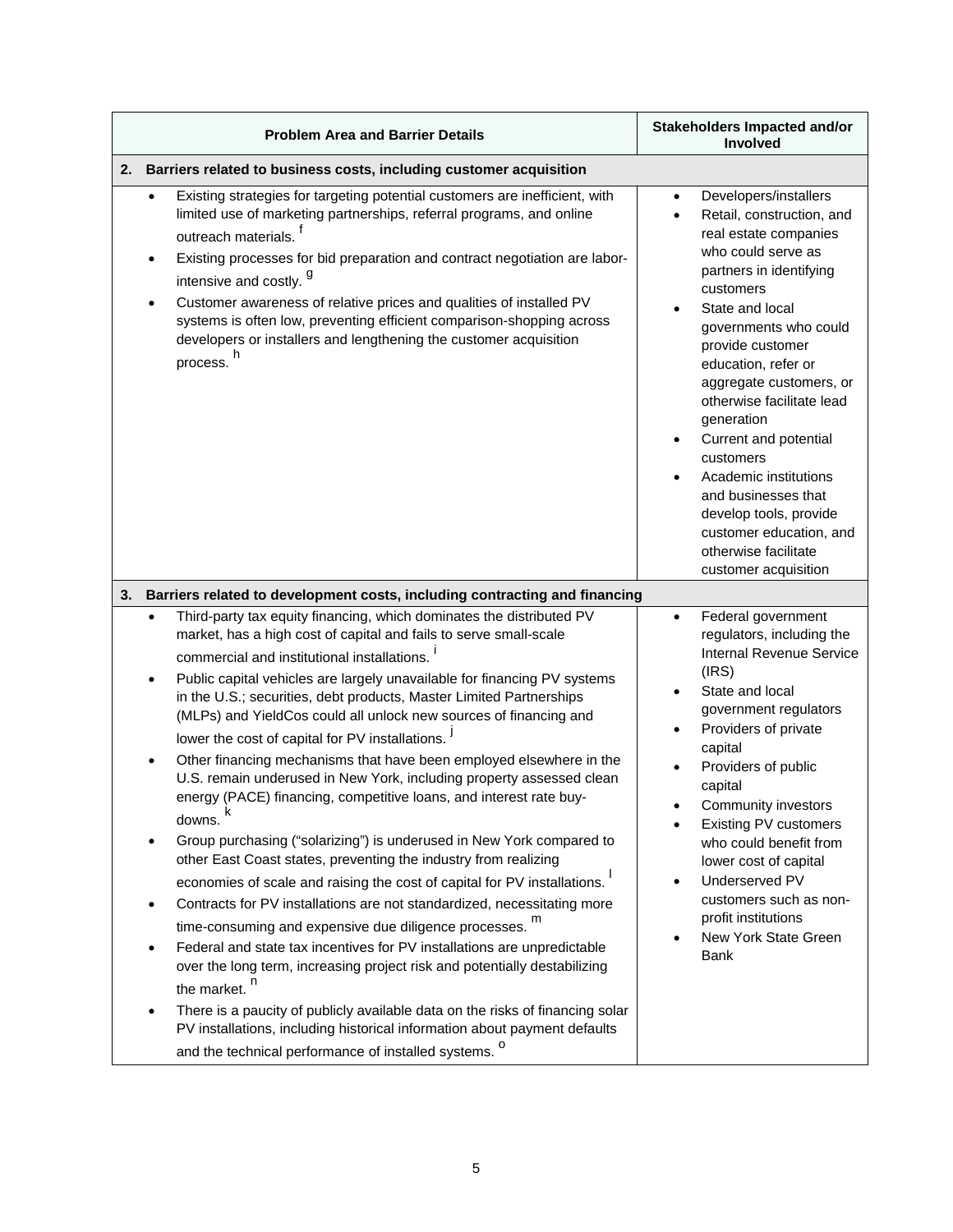|    | <b>Problem Area and Barrier Details</b>                                                                                                                                                                                                                                                                                                                                                                                                                                                                                                                                                                                                                                                                                                                                                                                                                                                                                                                                                                                                                                                                                                                                                                                                                                                                                                                                                                   | Stakeholders Impacted and/or<br>Involved                                                                                                                                                                                                                                             |  |  |  |
|----|-----------------------------------------------------------------------------------------------------------------------------------------------------------------------------------------------------------------------------------------------------------------------------------------------------------------------------------------------------------------------------------------------------------------------------------------------------------------------------------------------------------------------------------------------------------------------------------------------------------------------------------------------------------------------------------------------------------------------------------------------------------------------------------------------------------------------------------------------------------------------------------------------------------------------------------------------------------------------------------------------------------------------------------------------------------------------------------------------------------------------------------------------------------------------------------------------------------------------------------------------------------------------------------------------------------------------------------------------------------------------------------------------------------|--------------------------------------------------------------------------------------------------------------------------------------------------------------------------------------------------------------------------------------------------------------------------------------|--|--|--|
| 4. | Barriers related to PV system design, installation, and operation                                                                                                                                                                                                                                                                                                                                                                                                                                                                                                                                                                                                                                                                                                                                                                                                                                                                                                                                                                                                                                                                                                                                                                                                                                                                                                                                         |                                                                                                                                                                                                                                                                                      |  |  |  |
|    | Contractor services required for PV installations are immature compared<br>to those in comparable industries (e.g., air conditioning installation),<br>leading to higher profit margins and higher overhead costs. P<br>System design and installation methods are not standardized, resulting<br>in additional installation labor requirements. <sup>q</sup><br>Software tools and databases need improvement before most PV<br>system design can occur remotely, so in-person visits are currently<br>required to optimize system efficiency based on site characteristics.<br>Workforce development and training programs are needed to streamline                                                                                                                                                                                                                                                                                                                                                                                                                                                                                                                                                                                                                                                                                                                                                     | Developers/installers<br><b>Contractor services</b><br>IT service providers and<br>software developers                                                                                                                                                                               |  |  |  |
|    | installation methods. <sup>S</sup>                                                                                                                                                                                                                                                                                                                                                                                                                                                                                                                                                                                                                                                                                                                                                                                                                                                                                                                                                                                                                                                                                                                                                                                                                                                                                                                                                                        |                                                                                                                                                                                                                                                                                      |  |  |  |
| 5. | Barriers related to permitting, zoning, interconnection, and inspection                                                                                                                                                                                                                                                                                                                                                                                                                                                                                                                                                                                                                                                                                                                                                                                                                                                                                                                                                                                                                                                                                                                                                                                                                                                                                                                                   |                                                                                                                                                                                                                                                                                      |  |  |  |
|    | Permitting processes are often cumbersome, requiring extensive<br>paperwork and rarely allowing online application.<br>Permitting processes are not uniform across New York's 1,550<br>municipalities, raising the cost of compliance for developers operating in<br>multiple jurisdictions. "<br>Specific permitting requirements are often opaque, and accessing<br>$\bullet$<br>information about regulations can be difficult for both developers and<br>customers. V<br>Permitting fees are often higher than are necessary to recover local<br>government costs.<br>Grid interconnection requirements vary by location, and information on<br>specific sites is often not available before beginning project<br>development. <sup>x</sup><br>Multiple inspections from local governments and utilities increase project<br>cost and time. <sup>y</sup><br>Zoning regulations in New York can restrict PV installations, with<br>significant variation in zoning ordinances in different local areas. <sup>2</sup><br>Solar-friendly ordinances are rarely incorporated into comprehensive<br>plans in local areas where such plans exist.                                                                                                                                                                                                                                                           | Permitting officials<br>$\bullet$<br><b>Building code officials</b><br>Planning and zoning<br>boards<br>Other state and local<br>government regulators<br>Local utilities and the<br>New York State Public<br>Service Commission<br>Developers/installers<br>working with regulators |  |  |  |
|    | а.<br>Ardani et al, "Non-Hardware ('Soft') Cost-Reduction Roadmap for Residential and Small Commercial Solar<br>Photovoltaics, 2013-2020," National Renewable Energy Laboratory and Rocky Mountain Institute, page 65,<br>and "SunShot Vision Study," U.S. Department of Energy, February 2012, page 183.<br>b.<br>"Non-Hardware ('Soft') Cost-Reduction Roadmap," page 65, and "SunShot Vision Study," page 86.<br>c.<br>Meeting minutes, NYPA and New York utilities, November 28, 2012.<br>d.<br>"SunShot Vision Study," page 86.<br>е.<br>Bony et al, "Achieving Low-Cost Solar PV: Industry Workshop Recommendations for Near-Term Balance of<br>System Cost Reductions," Rocky Mountain Institute, September 2010, page 7.<br>f.<br>"Non-Hardware ('Soft') Cost-Reduction Roadmap," page 6, and "Why are Residential PV Prices in Germany<br>So Much Lower Than in the United States?", page 27.<br>g.<br>Ibid, page 9.<br>h.<br>Ibid, pages 21-22.<br>i.<br>Michael Mendelsohn and David Feldman, "Financing U.S. Renewable Energy Projects Through Public Capital<br>Vehicles: Qualitative and Quantitative Benefits," National Renewable Energy Laboratory, April 2013.<br>j.<br>Mendelsohn and Feldman, "Financing U.S. Renewable Energy Projects Through Public Capital Vehicles."<br>k.<br>City University of New York, NYSERDA, and NYPA, "NYSolar Smart Survey Final Report," January 2014, |                                                                                                                                                                                                                                                                                      |  |  |  |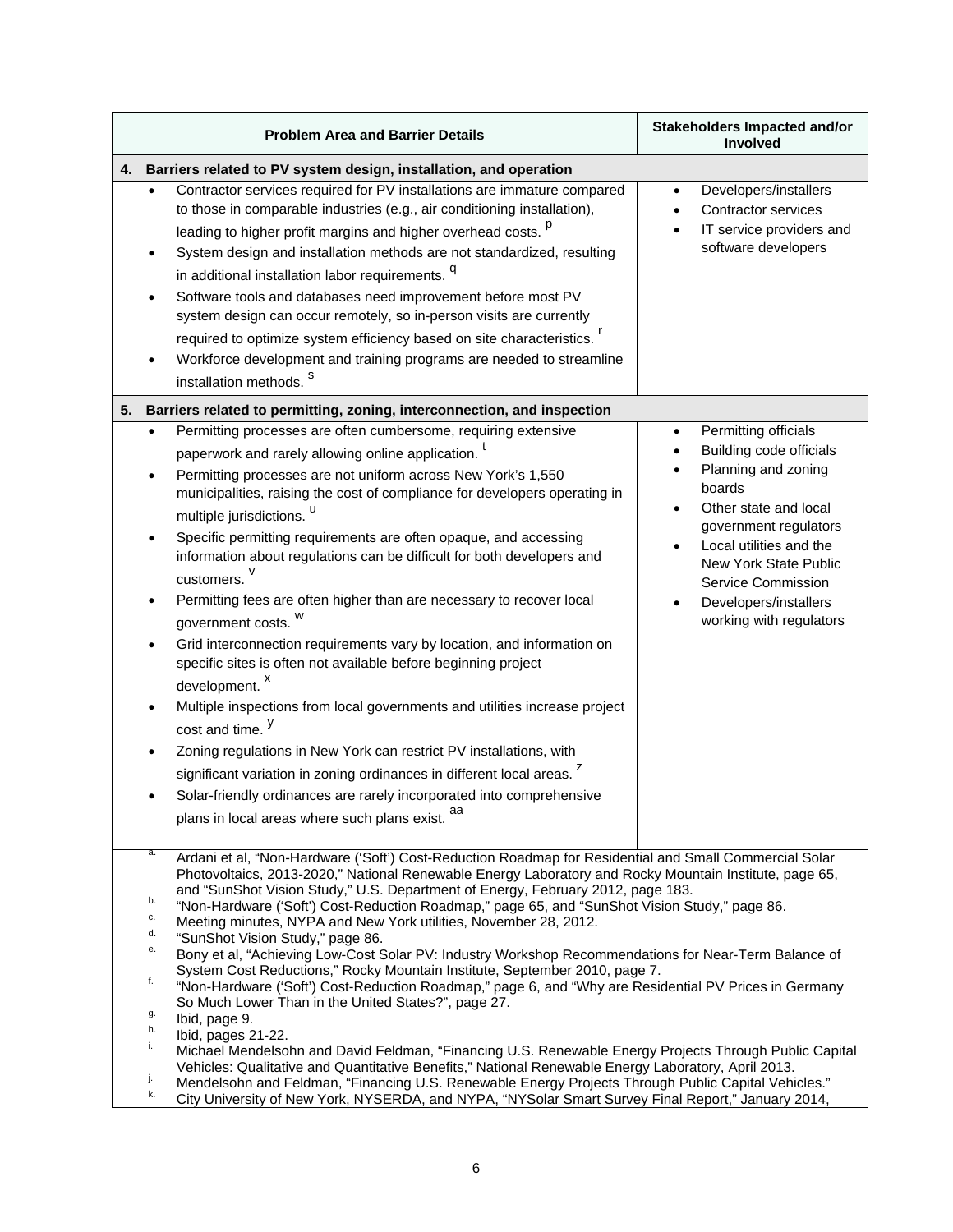|                    | <b>Problem Area and Barrier Details</b>                                                                                       | Stakeholders Impacted and/or<br><b>Involved</b> |  |  |  |
|--------------------|-------------------------------------------------------------------------------------------------------------------------------|-------------------------------------------------|--|--|--|
| pages 33-34.<br>L. |                                                                                                                               |                                                 |  |  |  |
| m.                 | "NYSolar Smart Survey Final Report," pages 33-34.                                                                             |                                                 |  |  |  |
|                    | "Financing U.S. Renewable Energy Projects Through Public Capital Vehicles: Qualitative and Quantitative<br>Benefits," page 5. |                                                 |  |  |  |
| n.                 | NYSERDA, "New York Solar Study: An Analysis of the Benefits and Costs of Increasing Generation from                           |                                                 |  |  |  |
|                    | Photovoltaic Devices in New York," January 2012; see, for example, pages 9-13.                                                |                                                 |  |  |  |
| 0.                 | "Financing U.S. Renewable Energy Projects Through Public Capital Vehicles: Qualitative and Quantitative                       |                                                 |  |  |  |
|                    | Benefits," page 5.                                                                                                            |                                                 |  |  |  |
| p.                 | Goodrich, James, and Woodhouse, "Residential, Commercial, and Utility-Scale Photovoltaic (PV) System                          |                                                 |  |  |  |
|                    | Prices in the United States," page 26.                                                                                        |                                                 |  |  |  |
| q.                 | "Residential, Commercial, and Utility-Scale Photovoltaic (PV) System Prices in the United States," page 6.                    |                                                 |  |  |  |
| r.                 | "Non-Hardware ('Soft') Cost-Reduction Roadmap," page 9, and "SunShot Vision Study," page 86.                                  |                                                 |  |  |  |
| S.                 | Ibid.                                                                                                                         |                                                 |  |  |  |
| t.                 | "NYSolar Smart Survey Final Report," pages 9-22.                                                                              |                                                 |  |  |  |
| u.                 | Ibid.                                                                                                                         |                                                 |  |  |  |
| v.                 | Ibid.                                                                                                                         |                                                 |  |  |  |
|                    | w.<br>Ibid.                                                                                                                   |                                                 |  |  |  |
|                    | х.<br>Ibid, pages 35-36.                                                                                                      |                                                 |  |  |  |
|                    | у.<br>Ibid, page 28.                                                                                                          |                                                 |  |  |  |
| z.                 | Ibid, pages 23-27.                                                                                                            |                                                 |  |  |  |
| aa.                | Ibid.                                                                                                                         |                                                 |  |  |  |
|                    |                                                                                                                               |                                                 |  |  |  |

### Program Design

 cost reduction. Stakeholder discussions suggested that NYSERDA's involvement could best address BOS costs by targeting several of the barriers described in Table 1-1. These discussions also suggested that there is no single reductions.<sup>6</sup> Based on consultations with stakeholders, SCR program staff have elected to adopt a broad-based approach to BOS solution to reducing BOS costs, and that efforts are required on multiple fronts to realize substantial cost

 parties. SCR's primary role is to evaluate and prioritize proposed projects, award funding, and provide ongoing coordination and support to funding recipients. SCR's efforts to reduce BOS costs are undertaken primarily by providing funding to projects implemented by third

of this report provides additional detail on the types of projects funded by the program. Program staff instruct funding applicants to consider BOS cost reduction "in a holistic manner to ensure that cost reductions in one area don't cause unintended cost increases in another area that negate overall savings."<sup>7</sup> Section 4 of this report provides additional detail on the types of projects funded by the program.<br>
6 Personal communication with Jen Harvey, Jennifer Phelps, and Jonathon Steiner, NYSERDA, April 15, 2014.

<sup>7</sup> NYPA and NYSERDA, Photovoltaic Balance-of-System Cost Reduction, Program Opportunity Notice (PON) 2672, page 1.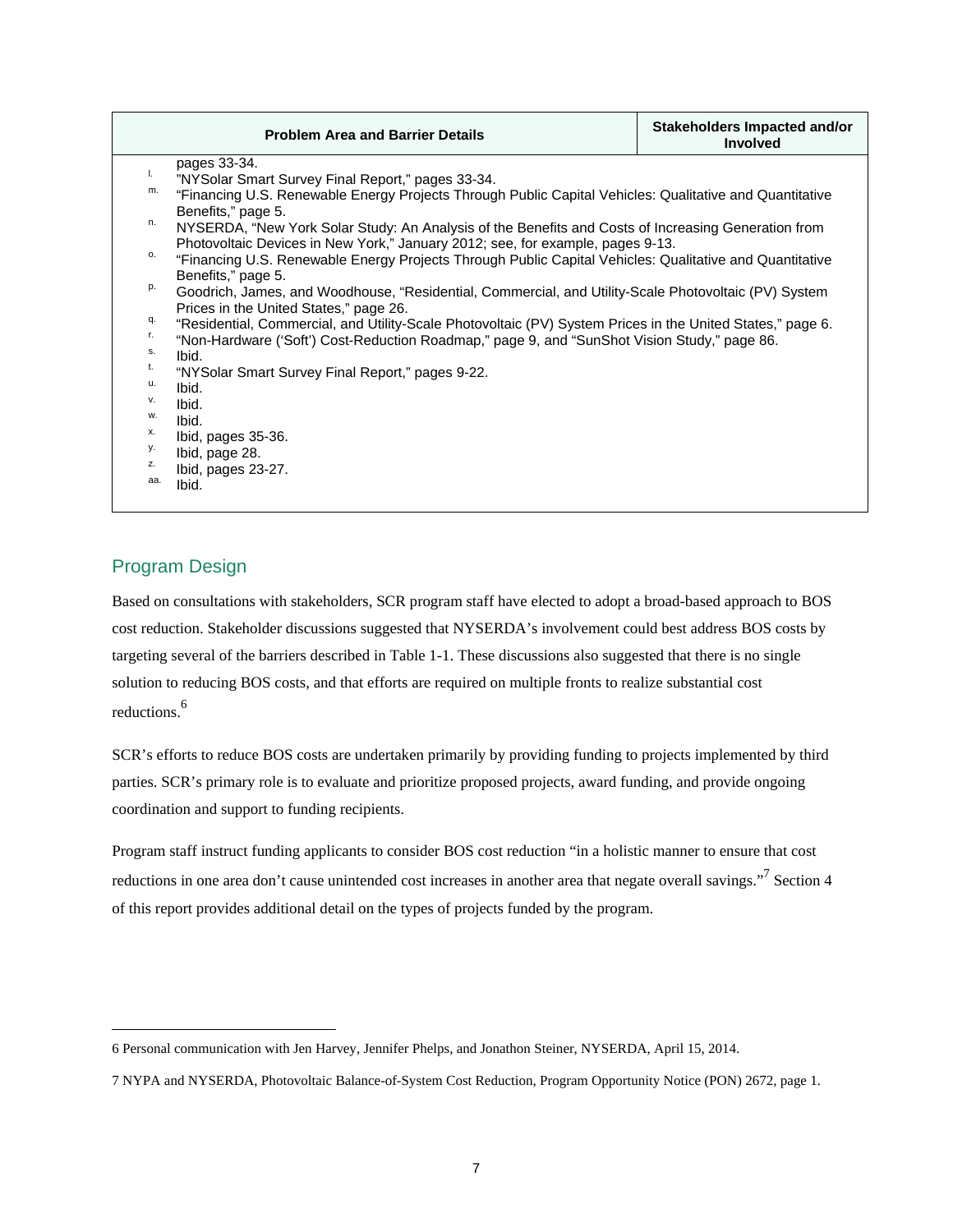# 2 Program Objectives (High-Level)

Through reviewing NYSERDA's *Operating Plan for Technology and Market Development Programs (2012-2016)*  and other materials, IEc has identified the following objectives for the Solar Cost Reduction program:

#### **Short term/Intermediate-term (1-4 years):**

- Facilitate the development of next-generation technologies that reduce BOS costs;
- Accelerate market readiness of new products that reduce BOS costs;
- Empower customers and promote healthy competition in the solar PV industry;
- Improve the efficiency of PV system design and installation;
- Unlock new sources of financing and reduce financing costs for solar PV installations;
- Encourage more widespread use of best practices in permitting, interconnection, and inspection (PII) and zoning processes; and
- Improve program staff's understanding of what works in reducing BOS costs in New York State.<sup>8</sup>

#### **Long-term (5+ years):**

- Realize and sustain cost savings associated with purchasing, installing, owning, and operating a solar PV system in New York State;
- Reduce uncertainties associated with purchasing, installing, owning, and operating a solar PV system in New York State;
- Increase market acceptance of solar power generation in New York State;
- Catalyze self-sustaining commercial activities in New York State;
- Leverage other sources of public and private investment into New York State; and
- Reduce greenhouse gas emissions and reduce dependence on fossil fuels in New York State.<sup>9</sup>

<sup>8</sup> PON 2672 and Operating Plan for Technology and Market Development Programs (2012-2016), "Advanced Clean Power." 9 PON 2672 and Operating Plan for Technology and Market Development Programs (2012-2016), "Advanced Clean Power."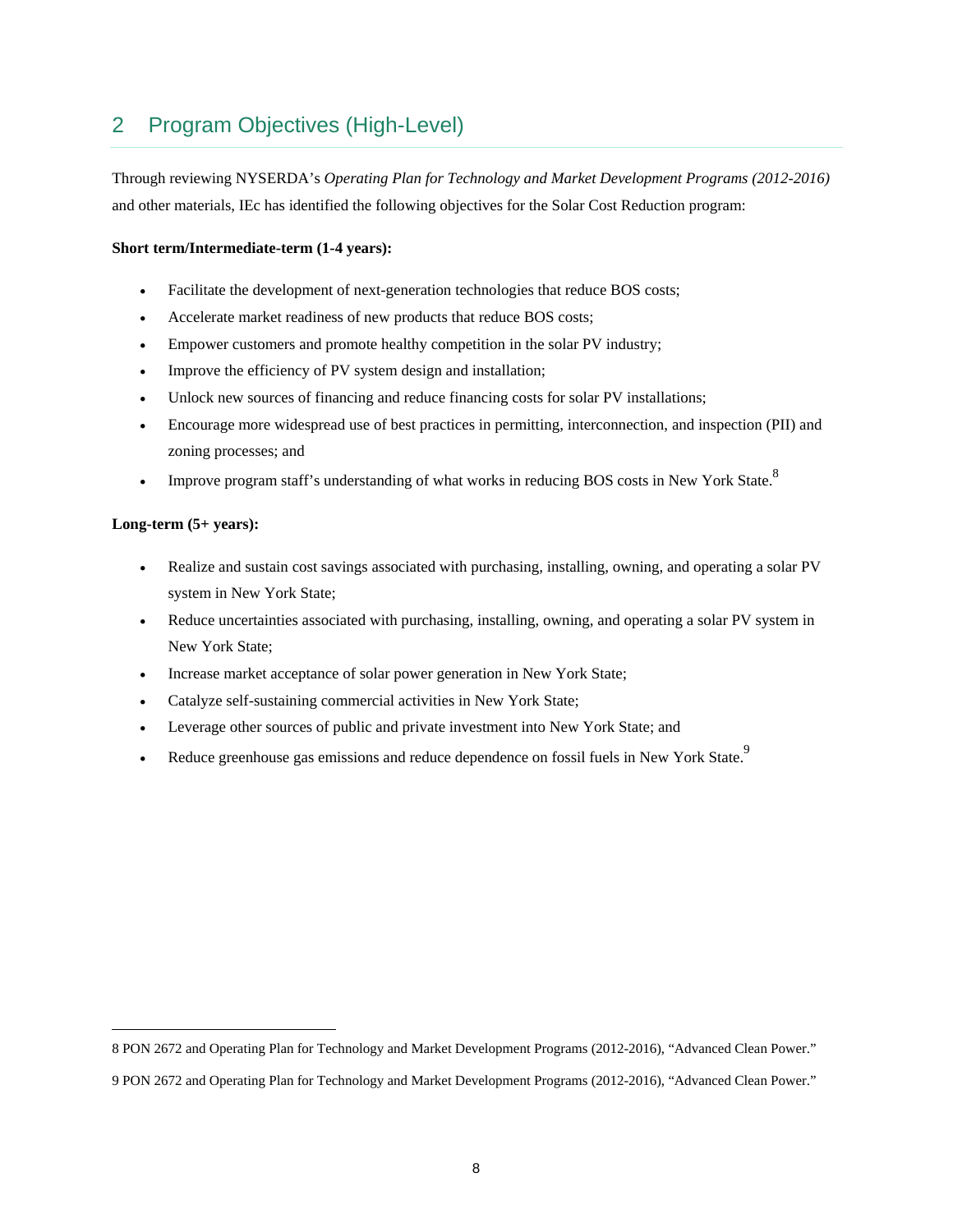## 3 Resources

 Public Service Commission (PSC) approved in fall 2011 to support NYSERDA's T&MD portfolio. \$6 million of Power Authority (NYPA), with another \$4 million in NYPA funds being diverted to NYSERDA's Community The SCR program has received a total of \$12 million for 2012-2016 from NYSERDA and NYPA. NYSERDA funding comes from the continuation of New York's System Benefits Charge (SBC), which the New York State this comes from NYSERDA. An additional \$4 million in NYSERDA funds that had originally been allocated to SCR has been redirected to solar-specific workforce training and development programs managed under a separate NYSERDA program (Workforce Development). SCR also received \$6 million in funding from the New York Solar program. NYSERDA and NYPA contribute in equal parts to the total funding awarded to each successful project.

| <b>Budget (Funds Committed to PON)</b>       |                                |                  |                  |             |              |
|----------------------------------------------|--------------------------------|------------------|------------------|-------------|--------------|
|                                              | Average Annual (\$<br>million) | 2012-2013<br>(3) | 2014-2015<br>(3) | 2016<br>(3) | Total<br>(3) |
| T&MD Funding                                 | 1.2                            |                  | 2,750,978        | 3,249,042   | 6,000,000    |
| NYPA Funding                                 | 1.2                            |                  | 2,750,977        | 3,249,043   | 6,000,000    |
| <b>Total: Solar Cost</b><br><b>Reduction</b> | 2.4                            | $\bf{0}$         | 5,501,955        | 6,498,045   | 12,000,000   |

#### **Table 3-1: Solar Cost Reduction Budget**

Source: Personal communication with Jen Harvey, NYSERDA, June 17, 2014, and Operating Plan for Technology and Market Development Programs (2012-2016), "Advanced Clean Power."

 as needed. The staff brings this background of program management experience, market knowledge, and experience The NYSERDA staff that manage and oversee the SCR program have been developing and managing renewable energy research projects for over 20 years. Their focus areas include technology/product development, market stimulation programs, establishing PV test centers, and supporting manufacturing facility development. SCR staff have also collaborated closely with other NYSERDA staff involved in PV incentive programs, training, and policy to the development and management of the SCR program.

**Table 3-2** shows the financial, staff, intangible, and external resources available to the program.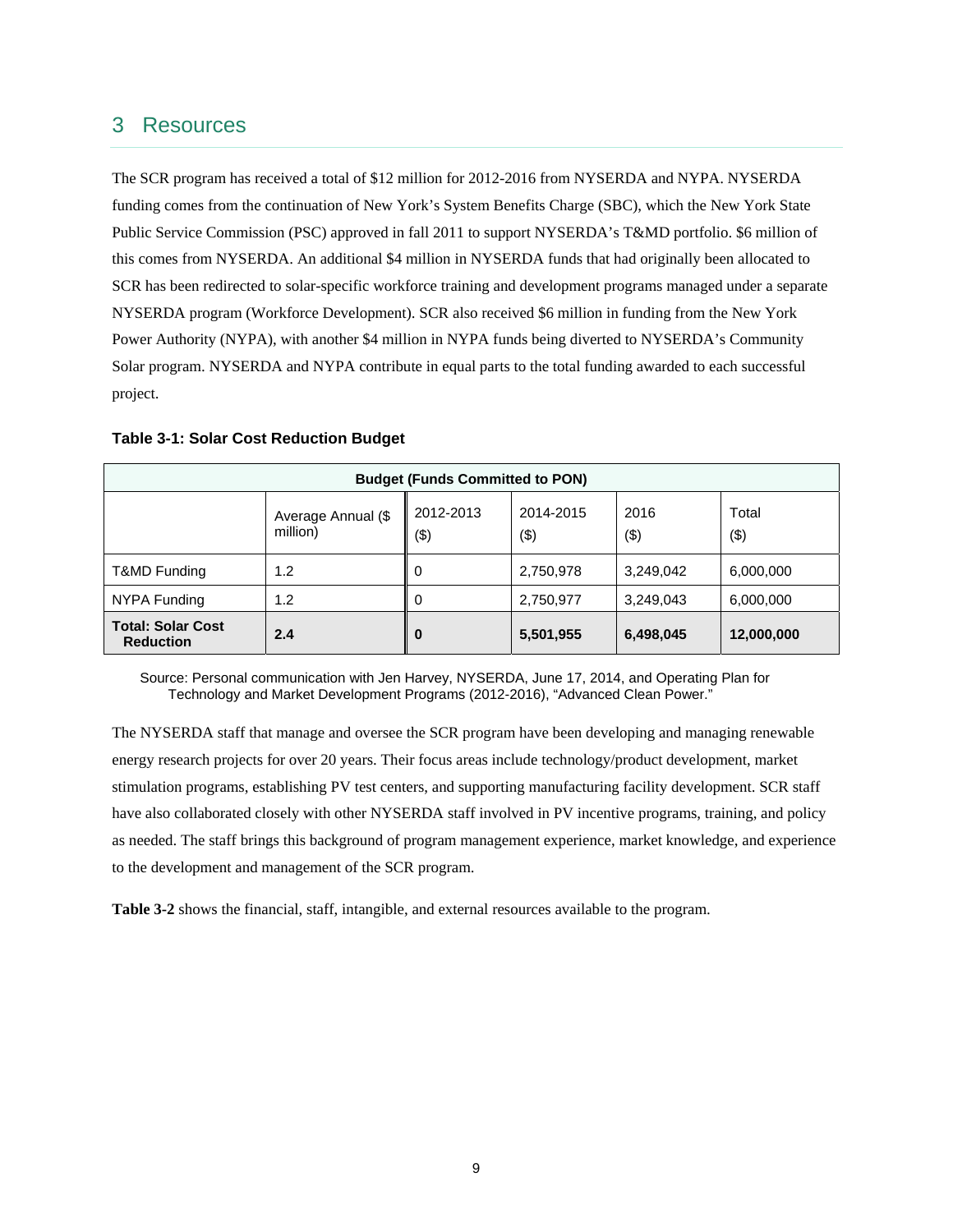### **Table 3-2: Program Resources**

| T&MD Funding                                                                                                                                                                                                                 |  |  |  |  |
|------------------------------------------------------------------------------------------------------------------------------------------------------------------------------------------------------------------------------|--|--|--|--|
| \$6 Million to fund contracted activities (plus \$4 million reallocated to Workforce Development)<br>$\bullet$                                                                                                               |  |  |  |  |
| <b>NYPA Funding</b><br>$\bullet$                                                                                                                                                                                             |  |  |  |  |
| \$6 Million to fund contracted activities (plus \$4 million reallocated to Community Solar)<br>$\bullet$                                                                                                                     |  |  |  |  |
| <b>NYSERDA Staff Resources</b>                                                                                                                                                                                               |  |  |  |  |
| 0.5 direct FTE<br>$\bullet$                                                                                                                                                                                                  |  |  |  |  |
| Support from other NYSERDA staff                                                                                                                                                                                             |  |  |  |  |
| <b>Intangible Resources</b>                                                                                                                                                                                                  |  |  |  |  |
| NYSERDA staff knowledge and time<br>٠                                                                                                                                                                                        |  |  |  |  |
| <b>Expertise of Technical Evaluation Panel</b>                                                                                                                                                                               |  |  |  |  |
| Experience and technical capabilities of funding recipients<br>٠                                                                                                                                                             |  |  |  |  |
| NYSERDA's relationships with key actors and stakeholders<br>٠                                                                                                                                                                |  |  |  |  |
| <b>External Resources</b>                                                                                                                                                                                                    |  |  |  |  |
| Other efforts to reduce BOS costs, including the U.S. Department of Energy (DOE)'s SunShot Initiative<br>$\bullet$                                                                                                           |  |  |  |  |
| Other efforts to increase deployment of solar PV systems in New York State, including the RPS                                                                                                                                |  |  |  |  |
| program, the NY-Sun initiative, and others                                                                                                                                                                                   |  |  |  |  |
| Leveraged funds and cost-sharing by funding recipients                                                                                                                                                                       |  |  |  |  |
| Source: Personal communication with Jen Harvey, Jennifer Phelps, and Jonathon Steiner, NYSERDA, April 15,<br>2014, and Operating Plan for Technology and Market Development Programs (2012-2016), "Advanced<br>Clean Power." |  |  |  |  |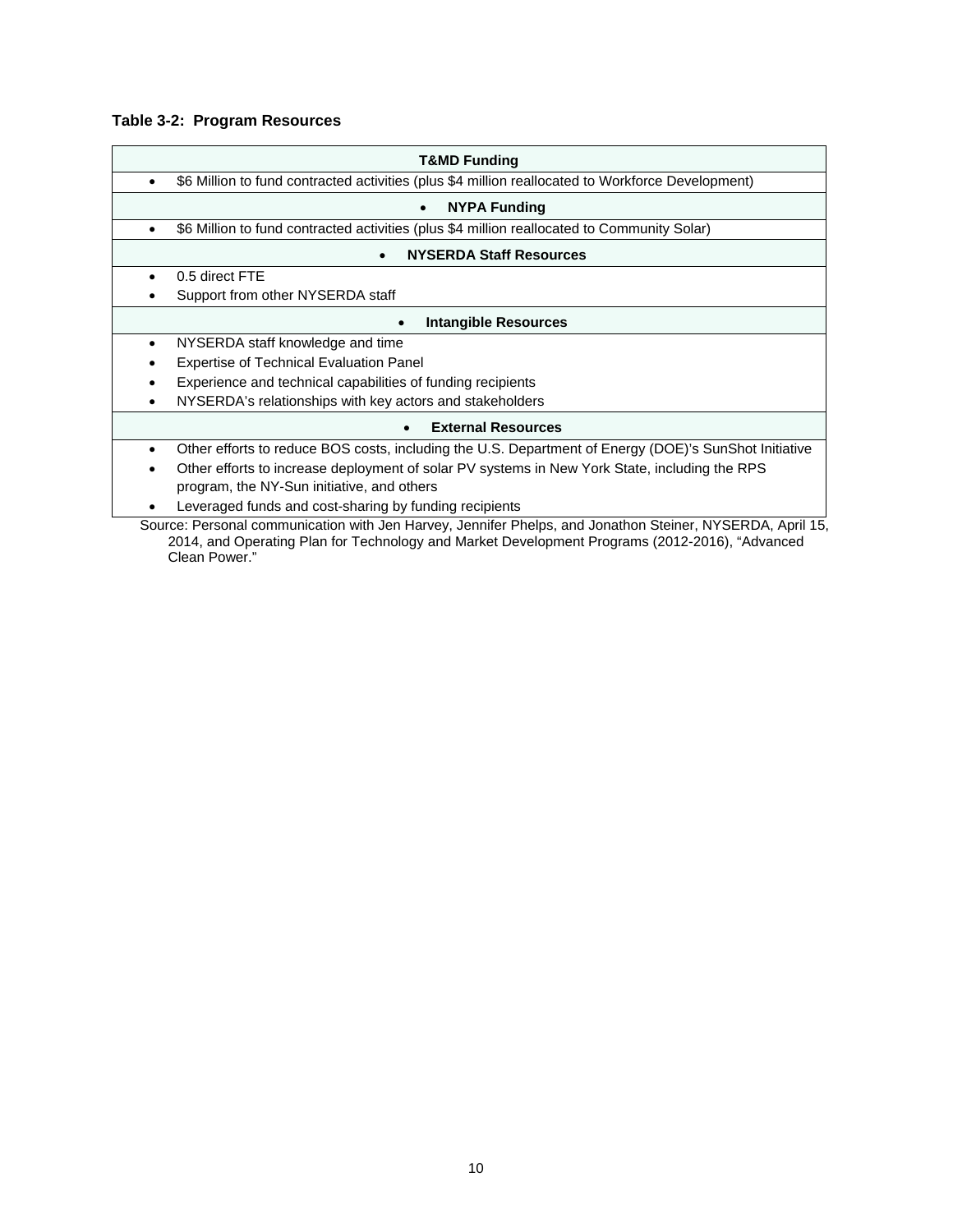## 4 Program Activities

This section provides a description of NYSERDA's activities under the Solar Cost Reduction program. These activities fall into four major categories: $10$ 

- *Stakeholder Engagement:* As an initial step, NYSERDA program staff reviewed relevant research and held discussions with utilities, installers, finance professionals, permitting authorities, and other stakeholders through workshops and third-party meetings. NYSERDA program staff held an independent workshop in May 2012 and participated in the Northeast PV Roundtable in April 2012, the New York City Solar Summit in February 2013, the NY-Sun Stakeholder Meeting in February 2013, and the SunShot prize workshop at SUNY College of Nanoscience and Engineering in June 2013. Through these engagements, program staff sought to develop a thorough understanding of the PV project development process and the elements that constitute BOS cost components. In particular, they asked for stakeholder input about how NYSERDA could achieve the greatest impact in reducing BOS costs. The lessons learned from these discussions informed the program's solicitation of project proposals.
- on July 30, 2013; winning proposals were selected on November 17, 2013. The second round was due on *Solicitation and Selection of Proposals:* The SCR program uses a competitive solicitation process to identify and award funding to promising projects that seek to reduce BOS costs in New York. Projects are funded through Program Opportunity Notice (PON) 2672. The first round of funding applications was due January 30, 2014, with winning proposals selected on June 3, 2014.

 In these two rounds of the PON, the SCR program sought to fund projects that targeted either BOS soft costs or non-module hardware costs. Soft costs could include developer or installer business costs; development costs; system design and engineering; permitting, interconnection, and inspection; installation labor; and operation and maintenance. Non-module hardware could include electrical or non-electrical components.

 PON 2672 asked applicants to demonstrate their knowledge of existing efforts to reduce BOS costs and to describe how their proposals would complement, supplement, or leverage these efforts. The program specifications explicitly instructed applicants not to duplicate previous or ongoing efforts, but did allow applicants to apply existing cost reduction solutions to the particular context of New York State. A Technical Evaluation Panel (TEP) evaluated project proposals and identified proposals to recommend to NYSERDA management for funding. The TEP consisted of representatives from industry, state government, U.S. DOE, and others involved in the development and deployment of PV systems. Evaluation criteria included the problem and proposed solution; technology transferability, replicability, and commercialization potential; the New York impact and project benefits; the statement of work and

<sup>10</sup> Personal communication with Jen Harvey, Jennifer Phelps, and Jonathon Steiner, NYSERDA, April 15, 2014.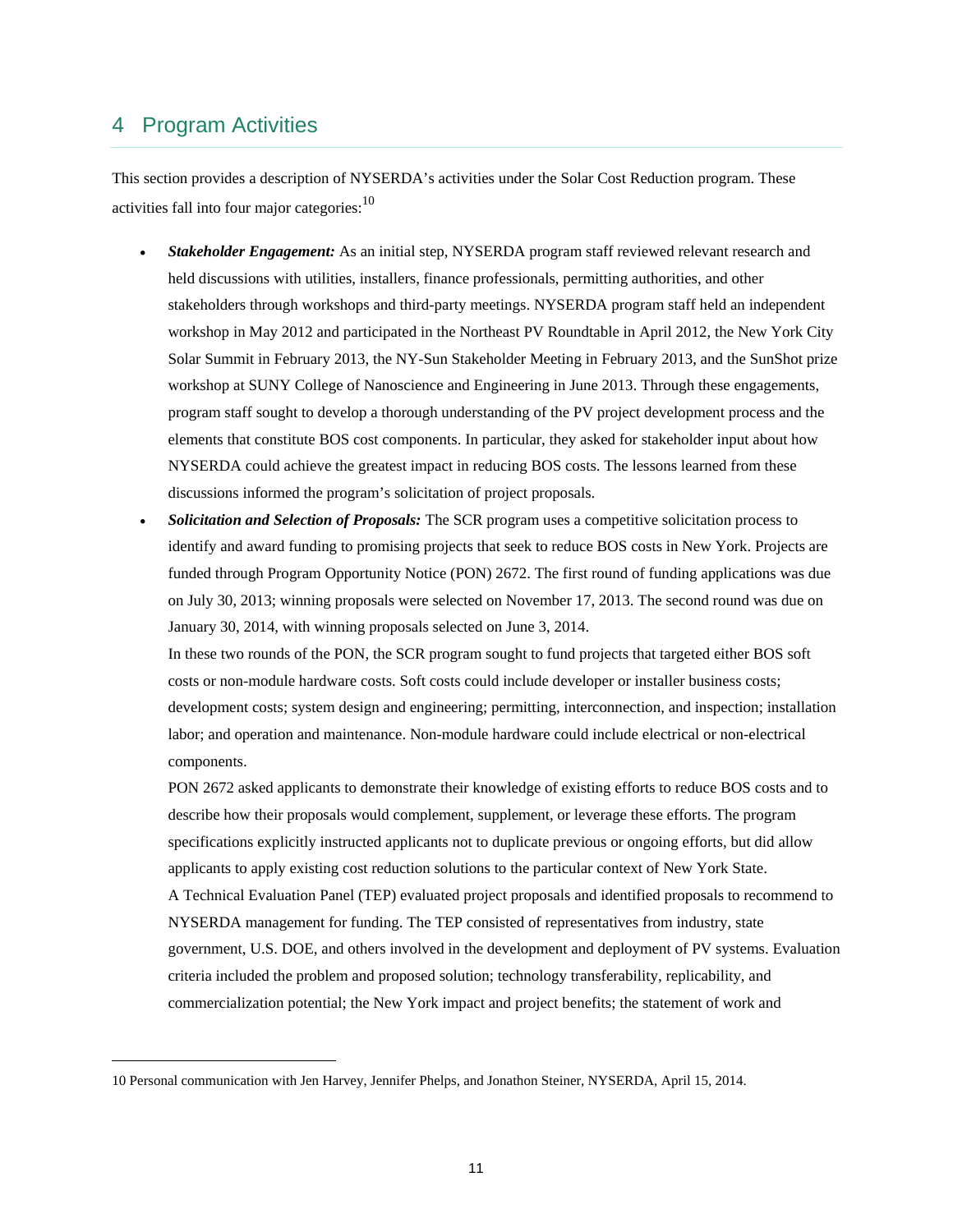schedule; the proposer qualifications; project cost and value; and other considerations such as geographic diversity, portfolio balance, risk-reward relationship, and minimizing duplication of efforts.

- categories, three of which received funding in the first round and two of which program staff hope to fund *Project Funding:* The program awards funding to a wide range of projects, based on the recommendations of the TEP. Projects seek to develop innovative products and processes or to diffuse known best practices within the industry, or to achieve some combination thereof. Funded projects fall into five principal during the second round of the  $PON:$ <sup>11</sup>
	- *Categories that received funding in the first round of funding:* 
		- underused business and financing models to a New York State-specific context, as well as to pilot new business and financing models in the market. Underused approaches and non-profit organizations in New York State. Facilitate new business and financing models: The SCR program endeavors to apply include group purchasing, reverse auctions, and community power purchase agreements (CPPAs). The program is also developing social enterprise and community business models that make PV installations affordable and accessible to low-income homeowners

 provide developers with information about technical issues related to grid connectivity, endeavors fund projects that to provide customers with price transparency and New York Improve access to information for market actors: Limited access to information is a challenge facing several types of actors in the solar PV industry, given the diversity of site characteristics and regulatory and technical requirements affecting the development of PV installations. SCR program activities include funding a "solar mapping" exercise to which can then inform decisions about project location and cost. The program also seeks to fund projects that provide local and community investors with information about potential PV projects, along with standardized legal documents to facilitate the information gathering requirements of the due diligence process. Finally, the program State-specific educational content about PV installations. The SCR program intends for improved access to information to reduce transaction costs and lower barriers to entering the marketplace.

Facilitate adoption of streamlined permitting, zoning, and interconnection processes: Due to New York State's home rule authority, state officials cannot impose streamlined permitting or zoning processes on individual cities or counties. As a consequence, these processes are often fragmented, resulting in inefficiencies for developers working across multiple jurisdictions. The SCR program therefore funds projects that assist and encourage jurisdictions to adopt regional and state-wide best practices in solar-friendly zoning and planning, interconnection,

<sup>11</sup> Untitled list of projects funded under Round 1 of PON 2672. Provided via personal communication with Jennifer Phelps, April 8, 2014.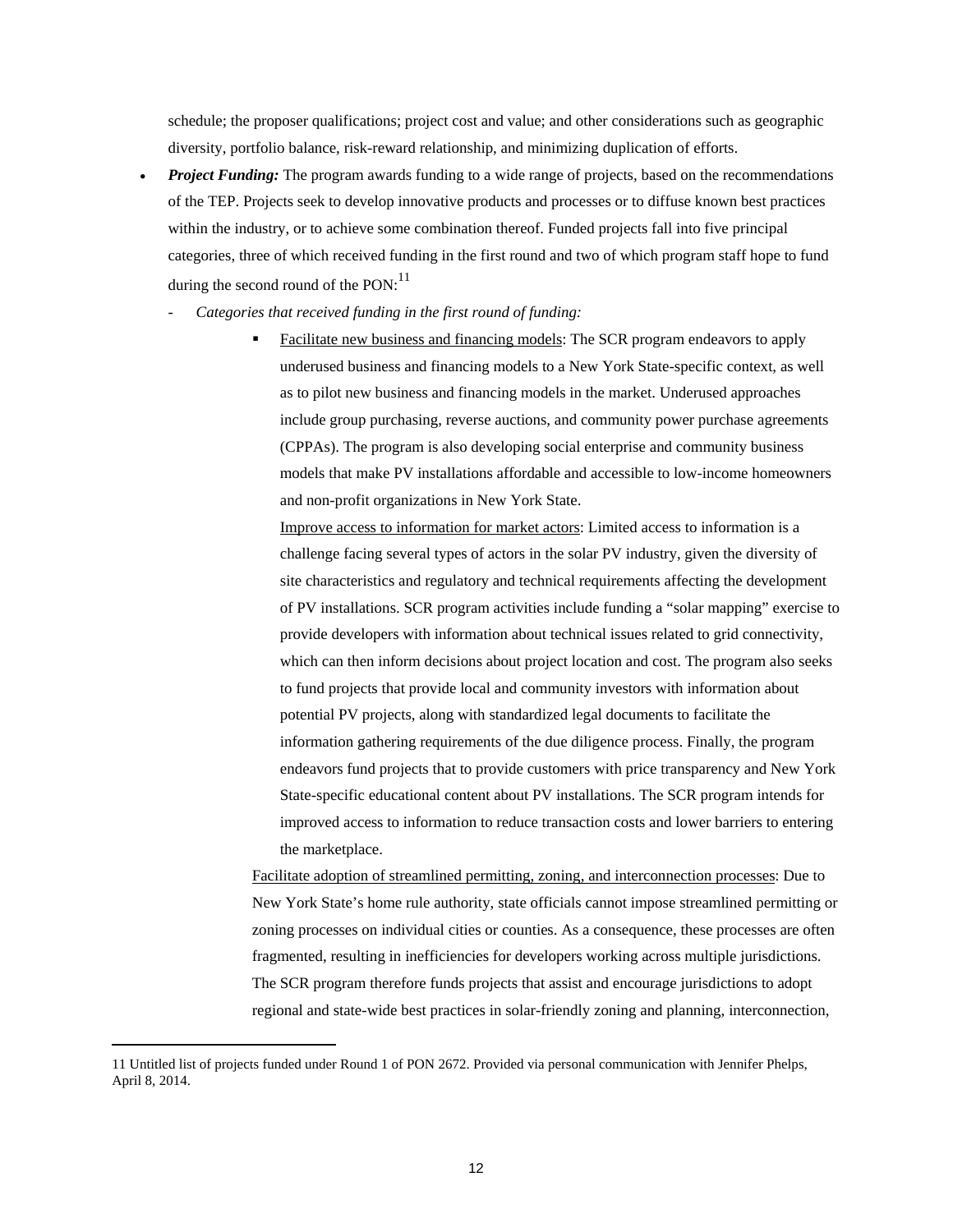inspection, and other regulatory processes, with input from stakeholders. Jurisdictions which adopt these best practices as part of SCR-funded projects should then serve as a model to others in New York.

*- Categories that program staff hope to fund during the second round of funding:* 

Hold demonstration projects for commercial-ready BOS hardware products: The SCR program seeks to fund demonstration projects for commercial-ready or commerciallyavailable products which can reduce BOS costs directly or indirectly. The program intends that these demonstration projects will catalyze more widespread use of these solutions to nearterm BOS cost reduction in New York State.

 manufactured in New York State and that will reduce BOS costs in the near term. Develop emergent BOS technologies: The SCR program's technology development efforts support product design, prototyping, lab testing, or field testing for emerging technological solutions to reducing BOS costs. Supported technologies could include non-module individual hardware components, standardized hardware platforms, or new software tools that reduce PV system costs directly or indirectly by lowering soft costs. The program seeks to fund projects that will eventually result in the successful commercialization of products

 projects throughout project implementation. Before project commencement, NYSERDA program staff sharing of best practices and lessons learned. Program staff also help to coordinate between funded projects *Support and Coordination of Funded Projects:* NYSERDA program staff actively engage with funded assist with refining statements of work and work plans based on recommendations received from the TEP during the review process. As projects are underway, program staff provide troubleshooting support as needed and coordinate the efforts of similar programs, so as to avoid duplication of efforts and facilitate and other relevant NYSERDA programs.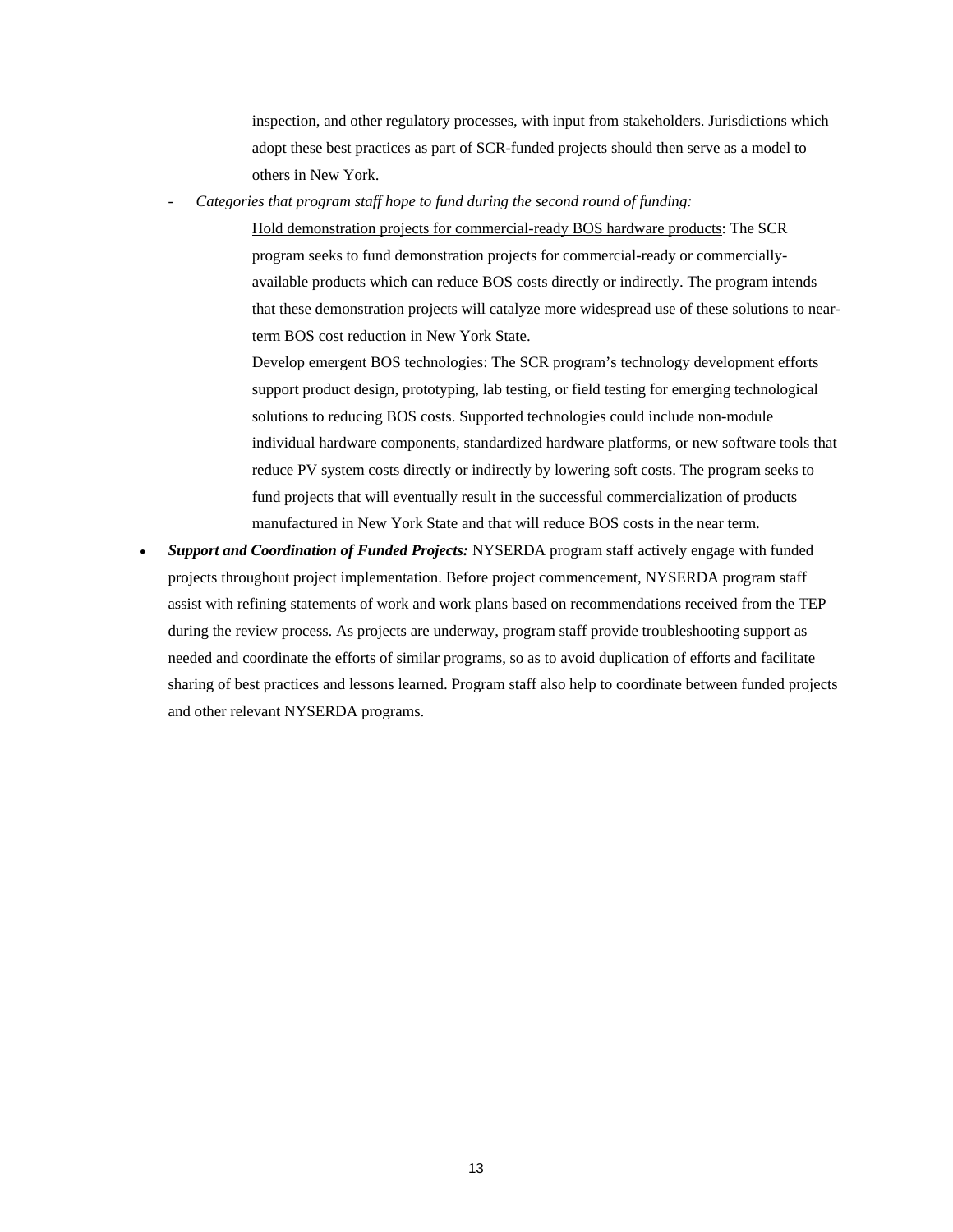# 5 Program Outputs

This section describes the anticipated short-term results (i.e., outputs) associated with Solar Cost Reduction activities. Outputs are the direct and measurable results of specific program activities. Outputs tend to be easily identified and quantified, often by reviewing program records.

| Table 5-1: Outputs, Indicators, and Potential Data Sources for Solar Cost Reduction Activities |
|------------------------------------------------------------------------------------------------|
|------------------------------------------------------------------------------------------------|

| <b>Outputs</b>                                                                                                 | <b>Leading Indicators</b>                                                      | <b>Data Sources and Potential</b><br><b>Collection Approaches</b>                 |  |  |
|----------------------------------------------------------------------------------------------------------------|--------------------------------------------------------------------------------|-----------------------------------------------------------------------------------|--|--|
| <b>Outputs from Stakeholder Engagement</b>                                                                     |                                                                                |                                                                                   |  |  |
| Meetings with stakeholders held to<br>identify key barriers to BOS cost<br>reduction                           | Record of meetings held                                                        | Collect meeting minutes/ summaries<br>from NYSERDA staff                          |  |  |
| <b>Outputs from Solicitation and Selection of Proposals</b>                                                    |                                                                                |                                                                                   |  |  |
| Program Opportunity Notice written<br>and issued                                                               | <b>Program Opportunity Notice</b><br>published                                 | Verified through Program<br><b>Opportunity Notice (publicly</b><br>available)     |  |  |
| Project proposals prioritized and<br>selected for funding                                                      | Selection of successful projects by<br><b>Technical Evaluation Panel (TEP)</b> | Collect project selection<br>documentation from NYSERDA staff                     |  |  |
| Outside funds leveraged                                                                                        | Cost sharing in projects awarded<br>funding through the SCR program            | Verify cost sharing through financial<br>documentation from funding<br>recipients |  |  |
| Contracts issued                                                                                               | Funding awarded to successful<br>applicants                                    | Collect contract documentation from<br>NYSERDA staff                              |  |  |
| <b>Outputs from Project Funding</b>                                                                            |                                                                                |                                                                                   |  |  |
| Demonstration projects held for<br>commercial-ready BOS hardware<br>products                                   | Number of demonstration projects<br>held                                       | Collect project documentation from<br><b>NYSERDA</b>                              |  |  |
| Projects implemented to support<br>emergent BOS technologies in<br>testing, product design, and<br>prototyping | Number of new technologies<br>receiving support                                | Collect project documentation from<br><b>NYSERDA</b>                              |  |  |
| New and underused financing<br>models applied to local context                                                 | Number of new and underused<br>financing models supported                      | Collect project documentation from<br><b>NYSERDA</b>                              |  |  |
| New and underused business<br>models applied to local context                                                  | Number of new and underused<br>business models supported                       | Collect project documentation from<br><b>NYSERDA</b>                              |  |  |
| Demonstration projects held for<br>BOS soft cost reduction strategies                                          | Number of demonstration projects<br>held                                       | Collect project documentation from<br><b>NYSERDA</b>                              |  |  |
| New means of accessing<br>information created                                                                  | Number of new platforms launched<br>(e.g., new websites)                       | Collect project documentation from<br><b>NYSERDA</b>                              |  |  |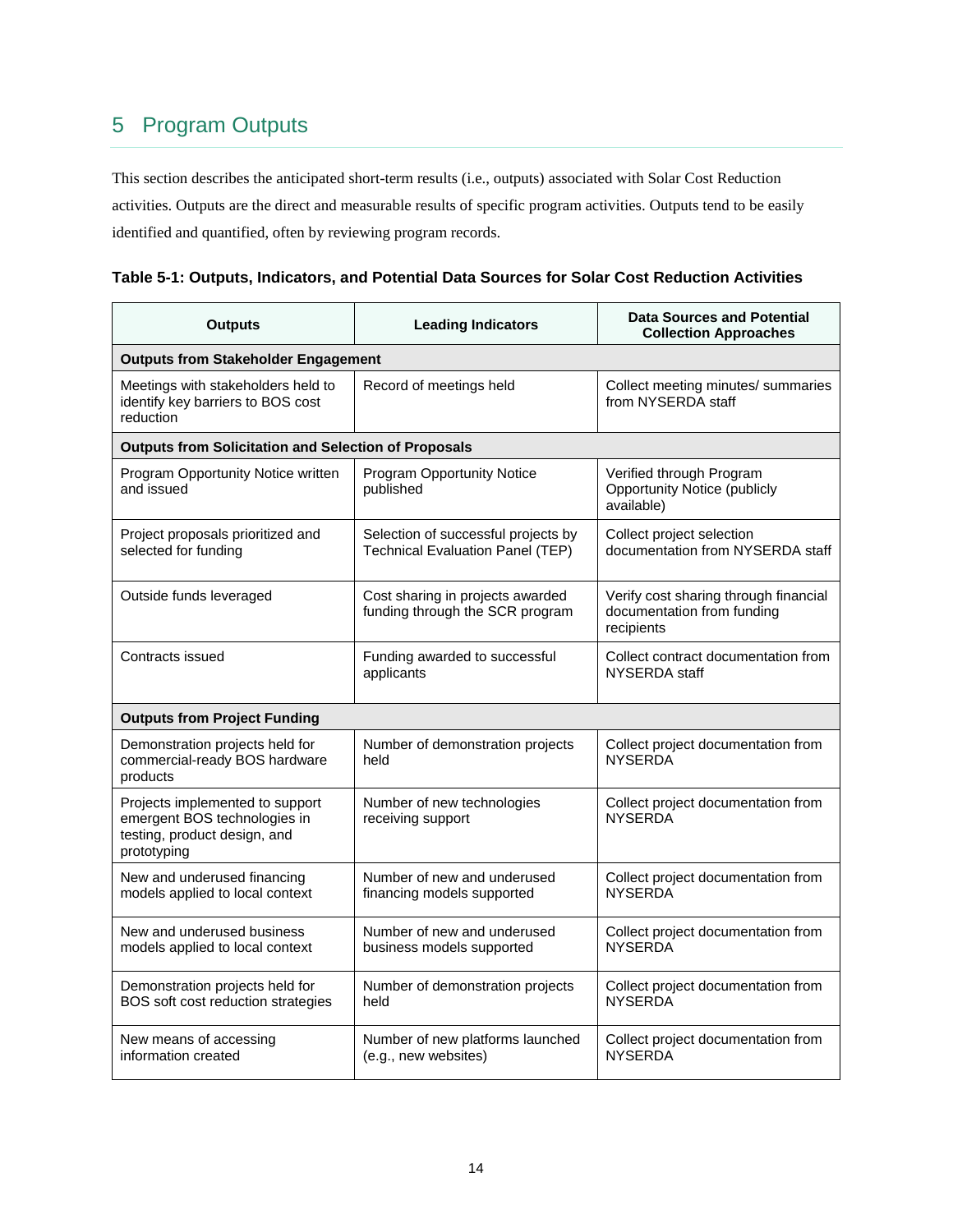| <b>Outputs</b>                                                                                      | <b>Leading Indicators</b>                                                                                     | Data Sources and Potential<br><b>Collection Approaches</b> |  |  |
|-----------------------------------------------------------------------------------------------------|---------------------------------------------------------------------------------------------------------------|------------------------------------------------------------|--|--|
| Strategies to reduce barriers to<br>streamlined permitting, zoning, and<br>interconnection promoted | Number of engagements with local<br>government officials, utility<br>representatives, and other key<br>actors | Collect project documentation from<br><b>NYSERDA</b>       |  |  |
| <b>Outputs from Project Coordination and Contract Management</b>                                    |                                                                                                               |                                                            |  |  |
| Individual projects coordinated                                                                     | Number of coordinating<br>engagements with funding<br>recipients during program duration                      | Conduct interviews with NYSERDA<br>staff                   |  |  |
| Program participants assisted in<br>troubleshooting                                                 | Number of troubleshooting<br>engagements with funding<br>recipients during program duration                   | Conduct interviews with NYSERDA<br>staff                   |  |  |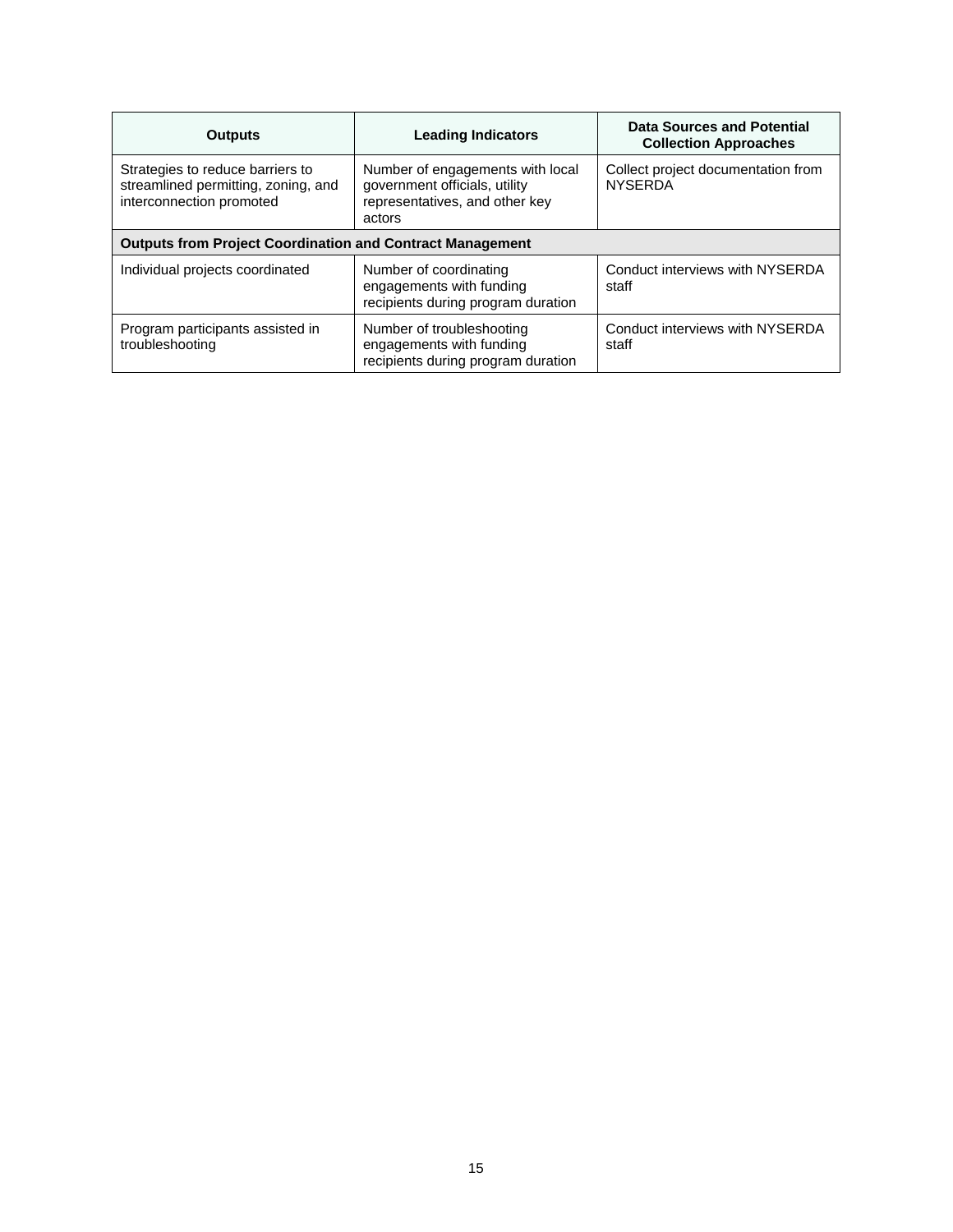# 6 Program Outcomes and Logic Diagram

 outcomes include changes in awareness, behavior, or conditions. Compared to outputs, they are less certain to occur This section contains the anticipated short-, mid-, and long-term outcomes of the SCR program. Outcomes are the expected effects of a program, which are often closely related to the program's goals and objectives. These and should be prioritized as potential areas for investigation as part of a formal program evaluation.

 be provided in the forthcoming Evaluation Readiness Report for the Solar Cost Reduction program. **Table 6-1** details expected outcomes of the Solar Cost Reduction program, as well as the observable indicators that would signify the presence of these outcomes. Table 6-1 also shows data sources and potential data collection approaches that an evaluation effort might undertake to evaluate the achievement of the expected outcomes. Additional detail on the specific data sources anticipated for use in the planned process and impact evaluations will

Given the relatively modest scope of the SCR program in terms of the number and size of funded projects, IEc has elected not to conduct a market-level analysis of these outcomes. Instead, IEc will evaluate these outcomes on the program level. The narrow focus of SCR-funded projects means that it should be straightforward to distinguish between the parts of the New York State solar PV market which the program has influenced and those which it has not. Furthermore, the relatively small degree of expected overlap with other NYSERDA programs means that IEc should be able to account for these other programs' influence when attributing impacts to the Solar Cost Reduction program specifically. A program-level approach is also desirable in that it enables NYSERDA to identify implementation strategies, which in turn will facilitate better decision-making regarding program design and funding priorities.

| <b>Outcomes</b>                                             | <b>Indicators</b>                                                                               | Data Sources and Potential<br><b>Collection Approaches</b>                                                                                                                                                                                           |
|-------------------------------------------------------------|-------------------------------------------------------------------------------------------------|------------------------------------------------------------------------------------------------------------------------------------------------------------------------------------------------------------------------------------------------------|
| <b>Short-Term Outcomes from Stakeholder Engagement</b>      |                                                                                                 |                                                                                                                                                                                                                                                      |
| Improved understanding of barriers<br>to BOS cost reduction | Program structured and PON<br>designed to address effectively<br>barriers to BOS cost reduction | Interviews with program staff and<br>participants; interviews with<br>representatives from key<br>stakeholder groups, including<br>manufacturers, developers,<br>contractors, consumers, and<br>permitting authorities ("stakeholder<br>interviews") |

| Table 6-1: Outcomes, Indicators, and Potential Data Sources for Solar Cost Reduction Activities |  |  |  |  |  |  |
|-------------------------------------------------------------------------------------------------|--|--|--|--|--|--|
|-------------------------------------------------------------------------------------------------|--|--|--|--|--|--|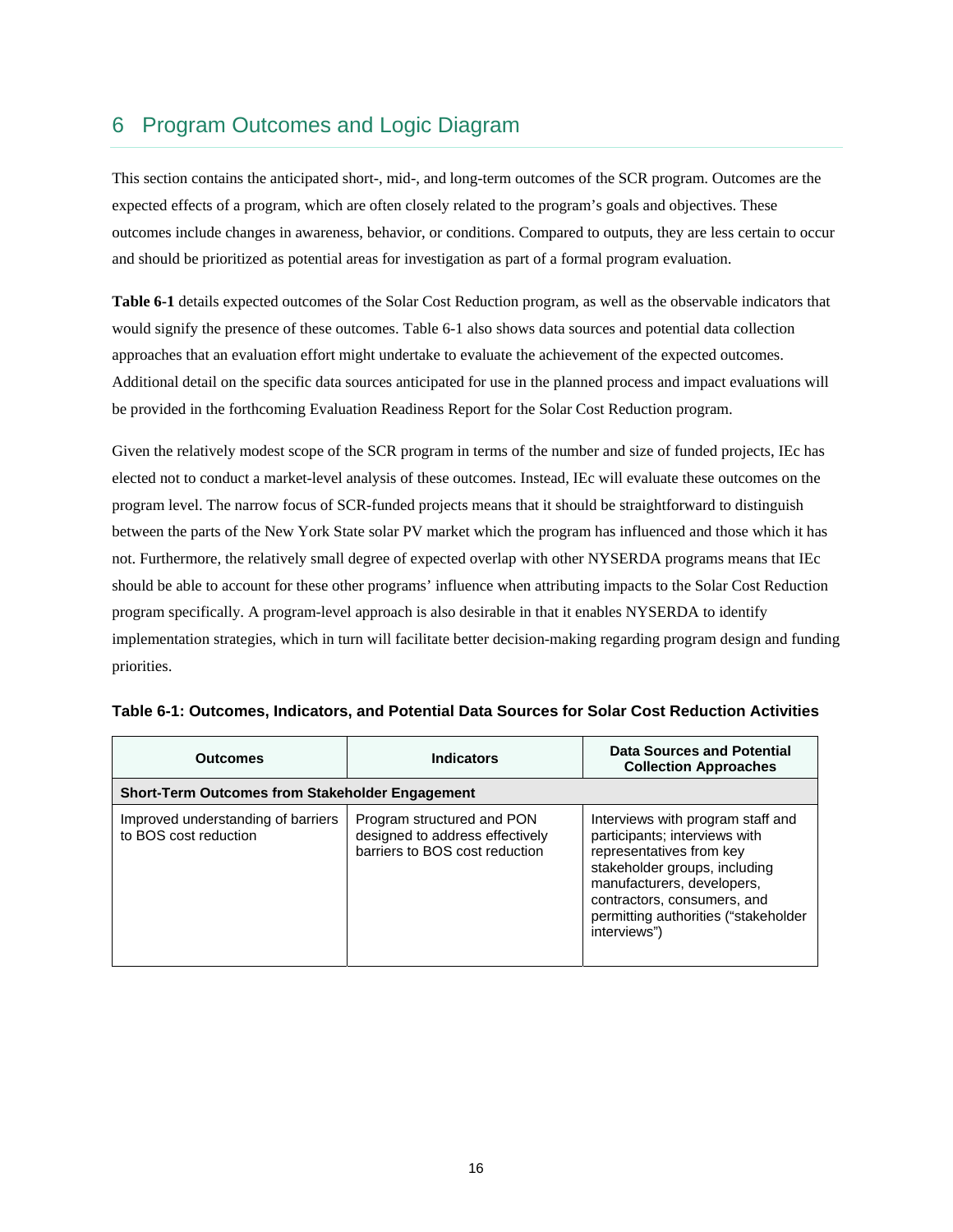| <b>Outcomes</b>                                                                                                  | <b>Indicators</b>                                                                                                                                                                                                  | <b>Data Sources and Potential</b><br><b>Collection Approaches</b>                                                                                                                                                                                                                                                                         |  |  |
|------------------------------------------------------------------------------------------------------------------|--------------------------------------------------------------------------------------------------------------------------------------------------------------------------------------------------------------------|-------------------------------------------------------------------------------------------------------------------------------------------------------------------------------------------------------------------------------------------------------------------------------------------------------------------------------------------|--|--|
| Short-Term Outcomes from Project Solicitation and Selection                                                      |                                                                                                                                                                                                                    |                                                                                                                                                                                                                                                                                                                                           |  |  |
| Project proposals with highest<br>likelihood of helping to achieve<br>program goals are identified and<br>funded | Effective project solicitation and<br>selection processes; application<br>process does not hinder potential<br>applicants from applying for<br>program funding                                                     | Review of project selection<br>documentation; interviews with<br>program staff and participants;<br>interviews with other key<br>stakeholders in the PV market to<br>address questions regarding the<br>effectiveness of the solicitation and<br>funding process and barriers to<br>increased participation                               |  |  |
| <b>Short-Term Outcomes from Project Funding</b>                                                                  |                                                                                                                                                                                                                    |                                                                                                                                                                                                                                                                                                                                           |  |  |
| Increased awareness and<br>acceptance of commercial-ready<br><b>BOS hardware products</b>                        | Changes in stakeholder<br>awareness, attitudes and behavior<br>towards supported BOS hardware<br>products                                                                                                          | Stakeholder interviews                                                                                                                                                                                                                                                                                                                    |  |  |
| BOS technologies move toward<br>commercial readiness                                                             | Supported technologies advance<br>to later phases in technology<br>development process                                                                                                                             | Stakeholder interviews;<br>bibliometric/citation analysis;<br>review of manufacturers' technical<br>documentation                                                                                                                                                                                                                         |  |  |
| Late-stage BOS technologies<br>realize commercial sales                                                          | Dollar value of commercial sales of<br>supported BOS hardware products                                                                                                                                             | Stakeholder interviews; telephone<br>questionnaire of owners and/or<br>installers of recently installed solar<br>PV systems ("customer and/or<br>installer survey"); RPS Customer-<br>Sited Tier program database<br>(PowerClerk); review of<br>manufacturers' financial<br>documentation; other sources;<br>NYSERDA R&D Metrics Database |  |  |
| New financing models piloted in<br>market                                                                        | Number of pilot projects held for<br>new and underused financing<br>models                                                                                                                                         | Program documentation from<br>NYSERDA; interviews with funding<br>recipients                                                                                                                                                                                                                                                              |  |  |
| New business models piloted in<br>market                                                                         | Number of pilot projects held for<br>new and underused business<br>models                                                                                                                                          | Program documentation from<br>NYSERDA; interviews with funding<br>recipients                                                                                                                                                                                                                                                              |  |  |
| Additional investments secured for<br>supported products, new business<br>models, and PV deployment              | Dollar value of additional<br>investments secured for supported<br>products and new business<br>models; incremental investments<br>in PV deployment as a result of<br>cost reductions and streamlined<br>processes | Stakeholder interviews; review of<br>financial documentation from<br>program participants; NYSERDA<br><b>R&amp;D Metrics Database</b>                                                                                                                                                                                                     |  |  |
| Reduced customer acquisition<br>costs and/or other transaction<br>costs                                          | Change in average costs to<br>supplier of identifying and<br>converting new customers, and<br>change in average costs to<br>customers of identifying and<br>selecting suppliers                                    | Stakeholder interviews; review of<br>financial documentation from<br>program participants                                                                                                                                                                                                                                                 |  |  |
| Increased market power for<br>consumers                                                                          | Healthy competition levels in local<br>PV markets                                                                                                                                                                  | Stakeholder interviews; economic<br>analysis of industry competition<br>levels, possibly using reverse<br>auction data                                                                                                                                                                                                                    |  |  |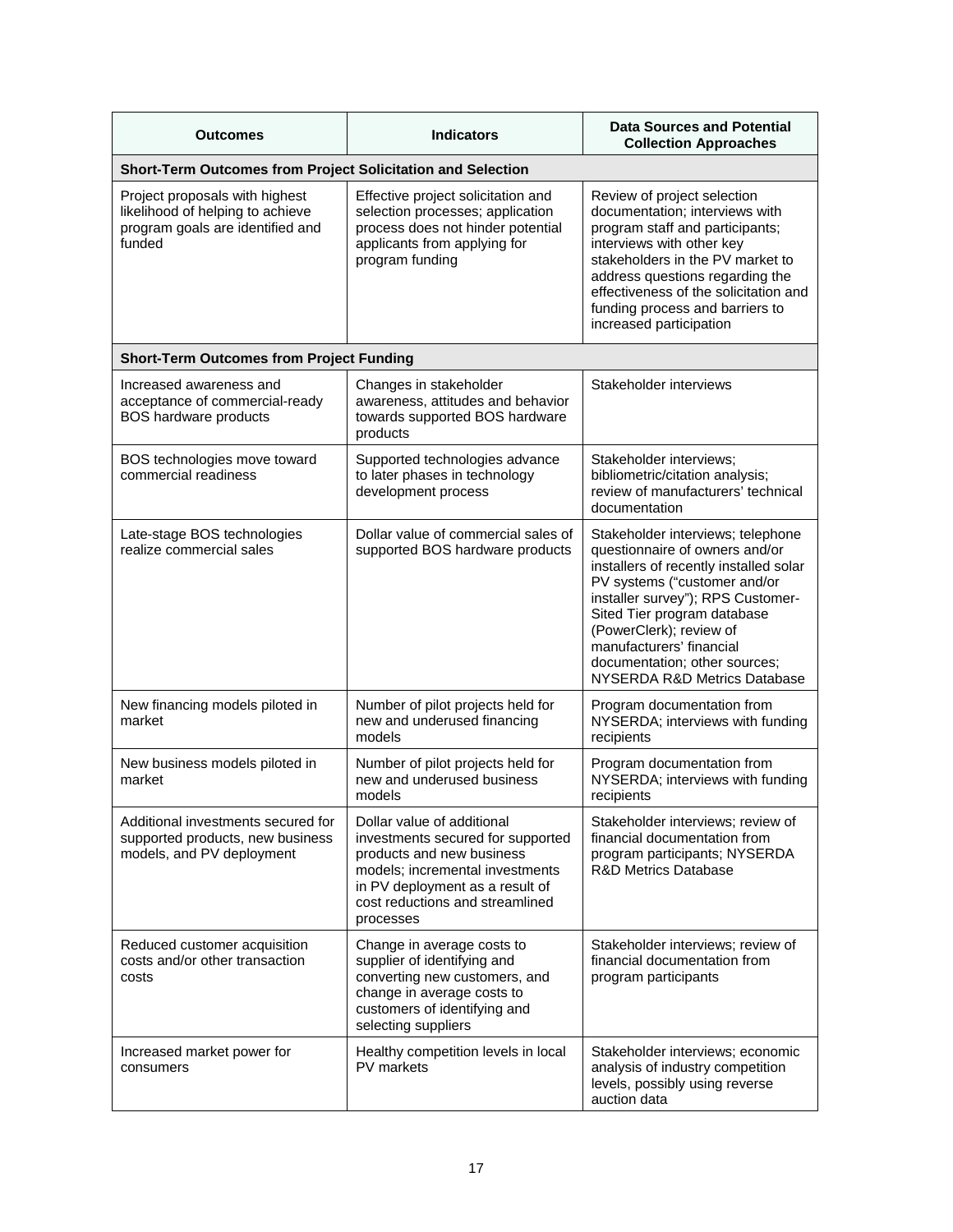| Outcomes                                                                                                     | <b>Indicators</b>                                                                                                                                                       | <b>Data Sources and Potential</b><br><b>Collection Approaches</b>                                                                                                                                                                                                    |
|--------------------------------------------------------------------------------------------------------------|-------------------------------------------------------------------------------------------------------------------------------------------------------------------------|----------------------------------------------------------------------------------------------------------------------------------------------------------------------------------------------------------------------------------------------------------------------|
| Reduced compliance costs for<br>installation and interconnection                                             | Change in average costs of<br>complying with installation and/or<br>interconnection requirements                                                                        | Stakeholder interviews; review of<br>recent changes to various<br>jurisdictions' zoning codes,<br>permitting requirements, etc.;<br>review of financial documentation<br>from program participants                                                                   |
|                                                                                                              | Short-Term Outcomes from Project Coordination and Contract Management                                                                                                   |                                                                                                                                                                                                                                                                      |
| Improved implementation of<br>funded projects                                                                | Funded projects successfully<br>implemented; funding recipients<br>accessed help as needed;<br>duplication of effort avoided                                            | Stakeholder interviews                                                                                                                                                                                                                                               |
| <b>Mid-Term Outcomes from Project Funding</b>                                                                |                                                                                                                                                                         |                                                                                                                                                                                                                                                                      |
| New BOS hardware products and<br>technologies, business models,<br>and financing models adopted in<br>market | Dollar value of commercial sales of<br>supported BOS products and<br>technologies; valuation of<br>companies or company divisions<br>using those business models        | Stakeholder interviews; customer<br>and/or installer survey; RPS<br>Customer-Sited Tier program<br>database (PowerClerk); other<br>sources                                                                                                                           |
| Replication projects and spillover<br>effects achieved                                                       | Market penetration of supported<br>BOS technologies and practices,<br>beyond projects directly funded by<br>program                                                     | Stakeholder interviews; customer<br>survey and/or installer survey                                                                                                                                                                                                   |
| Reduced cost of solar PV                                                                                     | Cost of solar PV in New York State<br>for projects using SCR-supported<br>technologies and approaches<br>versus projects not using these<br>technologies and approaches | Customer and/or installer survey;<br>possibly a bottom-up analysis of<br>PV system prices; baseline system<br>price data from National<br>Renewable Energy Laboratory<br>(NREL) and New York-specific<br>price data from PowerClerk                                  |
| Increased market penetration of<br>solar PV                                                                  | Incremental number of PV systems<br>purchased as a result of price<br>reductions brought about by the<br>SCR program                                                    | Economic analysis based on<br>estimates of PV system cost<br>reductions (see above) and<br>responsiveness of PV adoption<br>rates to changes in cost; New<br>York-specific data from the U.S.<br><b>Energy Information Administration</b><br>(EIA) and other sources |
| <b>Long-Term Outcomes</b>                                                                                    |                                                                                                                                                                         |                                                                                                                                                                                                                                                                      |
| Sustained reductions in overall<br>cost of solar PV                                                          | Dollar value of reductions in<br>average cost of solar PV in New<br><b>York State</b>                                                                                   | Customer and/or installer survey;<br>possibly a bottom-up analysis of<br>PV system prices; baseline system<br>price data from National<br>Renewable Energy Laboratory<br>(NREL) and New York-specific<br>system price data from PowerClerk                           |
| Sustained increase in market<br>penetration of solar PV                                                      | Incremental number of PV systems<br>purchased as a result of price<br>reductions brought about by the<br>SCR program                                                    | Economic analysis based on<br>estimates of PV system cost<br>reductions (see above) and<br>responsiveness of PV adoption<br>rates to changes in cost; New<br>York-specific data from the U.S.<br>Energy Information Administration<br>(EIA) and other sources        |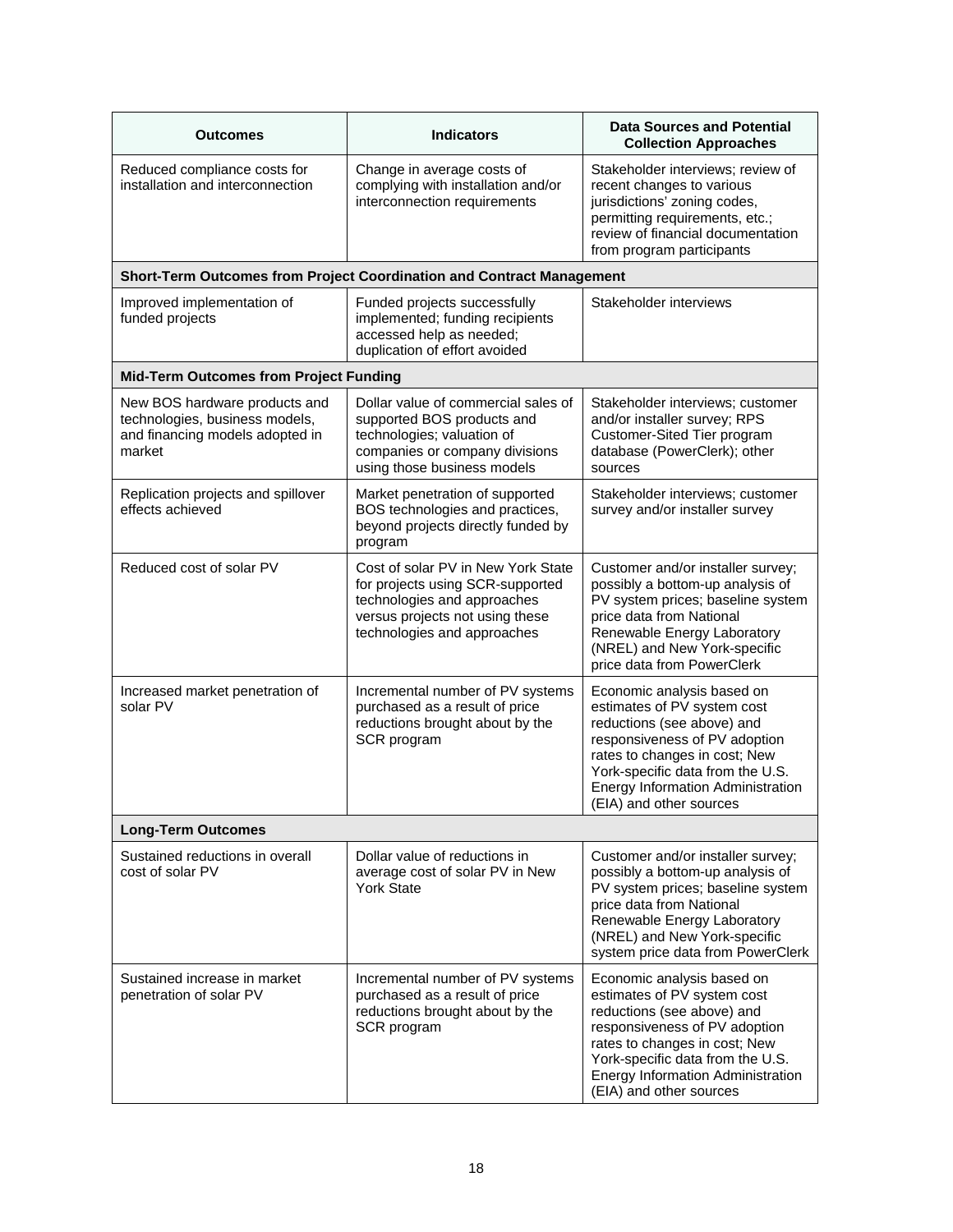| <b>Outcomes</b>                                               | <b>Indicators</b>                                                 | Data Sources and Potential<br><b>Collection Approaches</b>                                                                                                                     |
|---------------------------------------------------------------|-------------------------------------------------------------------|--------------------------------------------------------------------------------------------------------------------------------------------------------------------------------|
| Reduced emissions of greenhouse<br>gases and other pollutants | Avoided emissions of carbon<br>dioxide and other pollutants       | Estimation of energy generated<br>from incremental number of PV<br>systems; standard emissions<br>reduction factors from avoided<br>fossil fuel energy generation              |
| Growth of clean energy economy<br>in New York State           | Number of jobs and size of solar<br>PV industry in New York State | Economic analysis estimating<br>industry size and using input-<br>output models such as REMI or<br>NREL's JEDI to estimate local<br>economic impacts of solar<br>installations |

**Figure 6-1** presents a logic model diagram for the Solar Cost Reduction program. The diagram shows causal linkages between activities; outputs; and anticipated short-, mid-, and long-term outcomes; as well as program resources and potential external influences.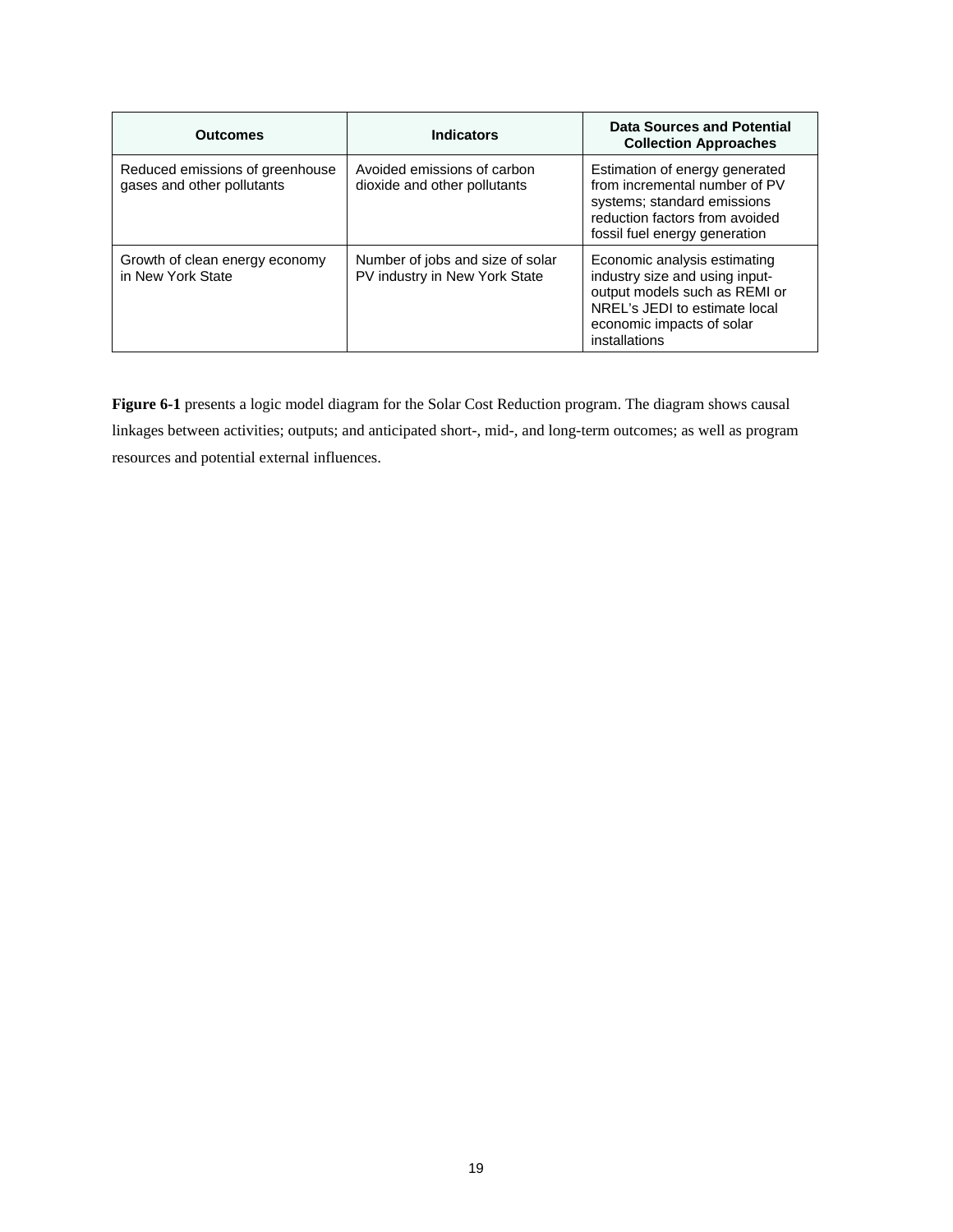#### **Figure 6-1: Solar Cost Reduction Program Logic Model**

#### PROGRAM LOGIC MODEL: SOLAR COST REDUCTION

Resources/Inputs: SBC-IV and NYPA funding, staff knowledge and time, expertise of Technical Evaluation Panel, experience of funding recipients, relationships with key actors and stakeholders

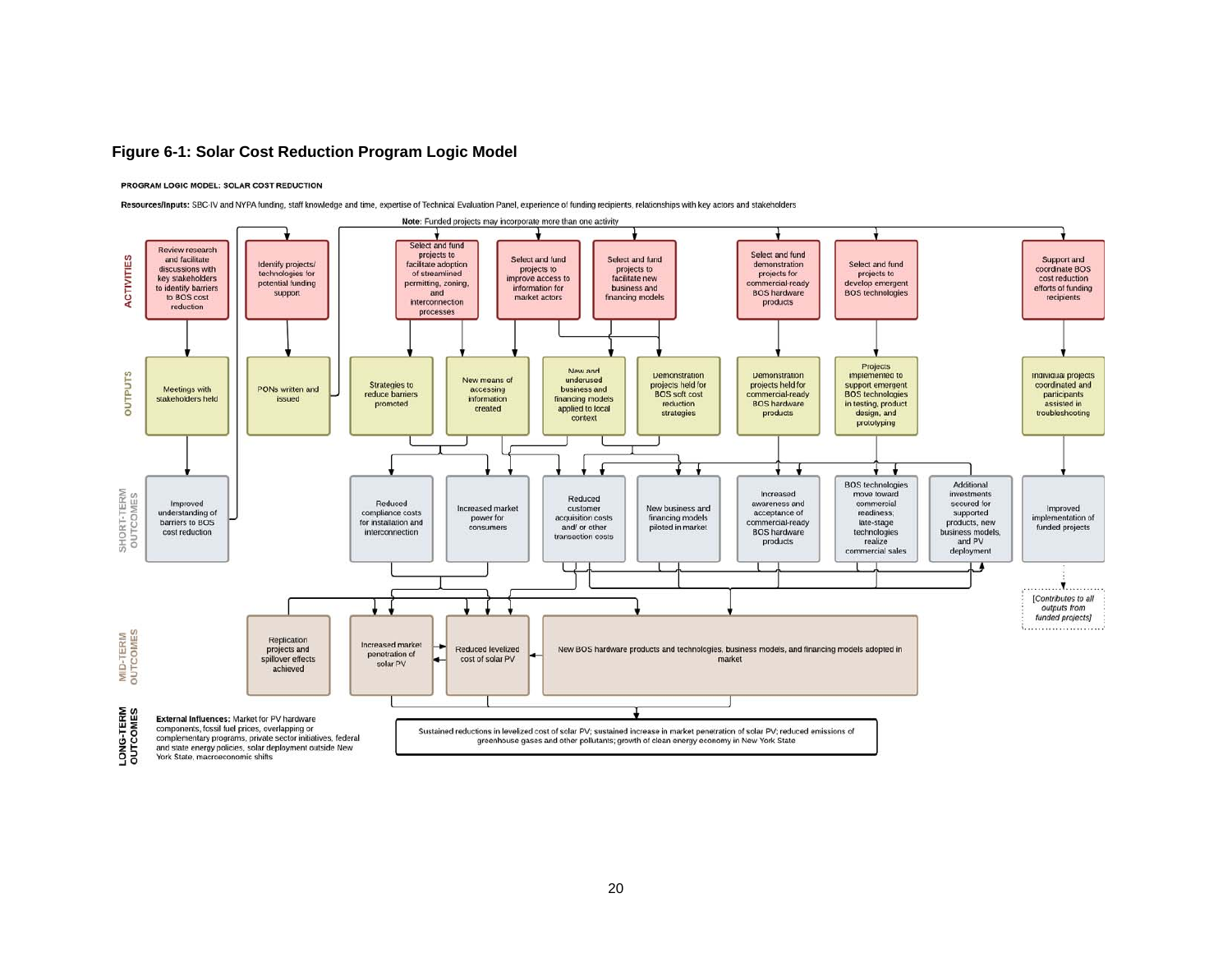## 7 Assumptions About Strategies

 evaluations. Paired with each testable assumption are several key questions, which examine how program This section describes testable assumptions about the SCR program that may be explored in later activities and outputs lead to the anticipated short-, mid-, and long-term outcomes. These testable assumptions will form the basis of later program evaluations. IEc intends to address these assumptions during the planned process and market evaluations, but limited data availability may impede our ability to develop robust analyses in all of the areas listed below.

 narrower approach; and second, that reducing BOS costs will lead to increased market penetration of solar In addition to the assumptions listed here, two broader assumptions underlie the SCR program's strategies: first, that a broad-based approach at the state level will reduce BOS costs more effectively than would a PV, with its attendant environmental and economic benefits. Comparative analyses across programs may be useful in assessing these more general assumptions.

### Testable Assumptions

- 1. Project solicitation and selection processes were effective in identifying projects with a high likelihood of contributing to the program's goals.
	- a. Were potential funding applicants aware of the relevant PON?
	- b. Were potential funding applicants unduly hindered from applying for program funding?
	- c. Did the selection process choose strong project proposals to receive NYSERDA funding?
	- d. Did the selection process avoid duplication of efforts across funded proposals?
- 2. If NYSERDA facilitates and encourages the adoption of streamlined permitting, zoning, and interconnection processes for solar PV systems, relevant market actors will voluntarily adopt these processes.
	- a. Did NYSERDA identify best practices for permitting, zoning, and interconnection processes?
	- interconnection processes? b. Did NYSERDA facilitate and encourage the adoption of streamlined permitting, zoning, and
	- c. Did market actors become aware of streamlined permitting, zoning, and interconnection processes as a result of NYSERDA activities?
	- result of NYSERDA activities? d. Did market actors adopt streamlined permitting, zoning, and interconnection processes as a
	- e. Did compliance costs for solar PV installation and interconnection fall in areas where streamlined processes have been adopted?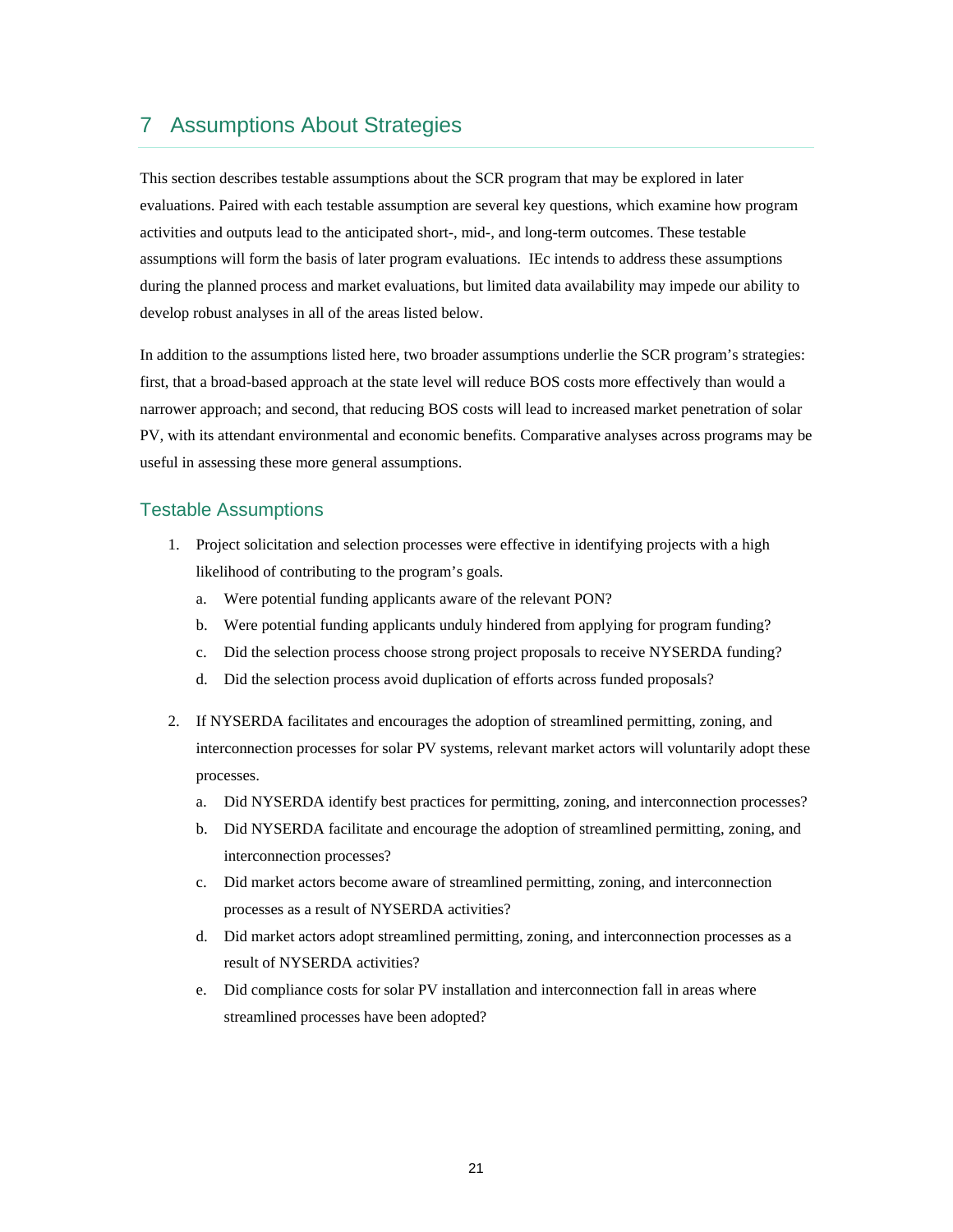- 3. If NYSERDA improves access to information on solar PV systems, consumer market power will increase.
	- a. Were new means of accessing information created?
	- b. How many market actors made use of these tools?
	- c. Did customers using these tools find it easier to access information about relative prices and quality of PV systems, installation options, and other decision points?
	- d. Did consumers using these tools gain additional market power in the solar PV industry, as evidenced by increased competition in local markets?
	- e. Did reductions in BOS costs translate into reduced PV system prices for consumers?
- 4. If NYSERDA improves access to information on solar PV systems, transactions will become more efficient.
	- a. Were new means of accessing information created?
	- b. How many market actors made use of these tools?
	- c. Did solar PV developers and installers using these tools find it easier to identify and target potential customers?
	- d. Were there reductions in customer acquisition costs in the New York State solar PV industry?
- 5. If NYSERDA supports the development and demonstration of new and underused business models, additional market actors will adopt these models in New York State.
	- How many demonstration projects were held for new and underused business models?
	- b. Did local market actors gain increased awareness of those business models as a result of NYSERDA activities?
	- c. Were those business models adopted by other market actors in New York State?
		- i. What was the total valuation of companies or company divisions using those business models?
	- d. Did those business models offer customers PV systems at a lower overall cost?
- 6. If NYSERDA supports the development and demonstration of new and underused financing models, local market actors will voluntarily adopt these models.
	- a. How many demonstration projects were held for new and underused financing models?
	- b. Did local market actors gain increased awareness of those financing models as a result of NYSERDA activities?
	- c. Were those financing models adopted by other market actors in New York State?
	- d. Did those financing models unlock new sources of capital for solar PV installations?
		- i. What was the total amount of additional investment secured through those financing models?
	- e. Did those financing models result in lower financing costs for solar PV installations?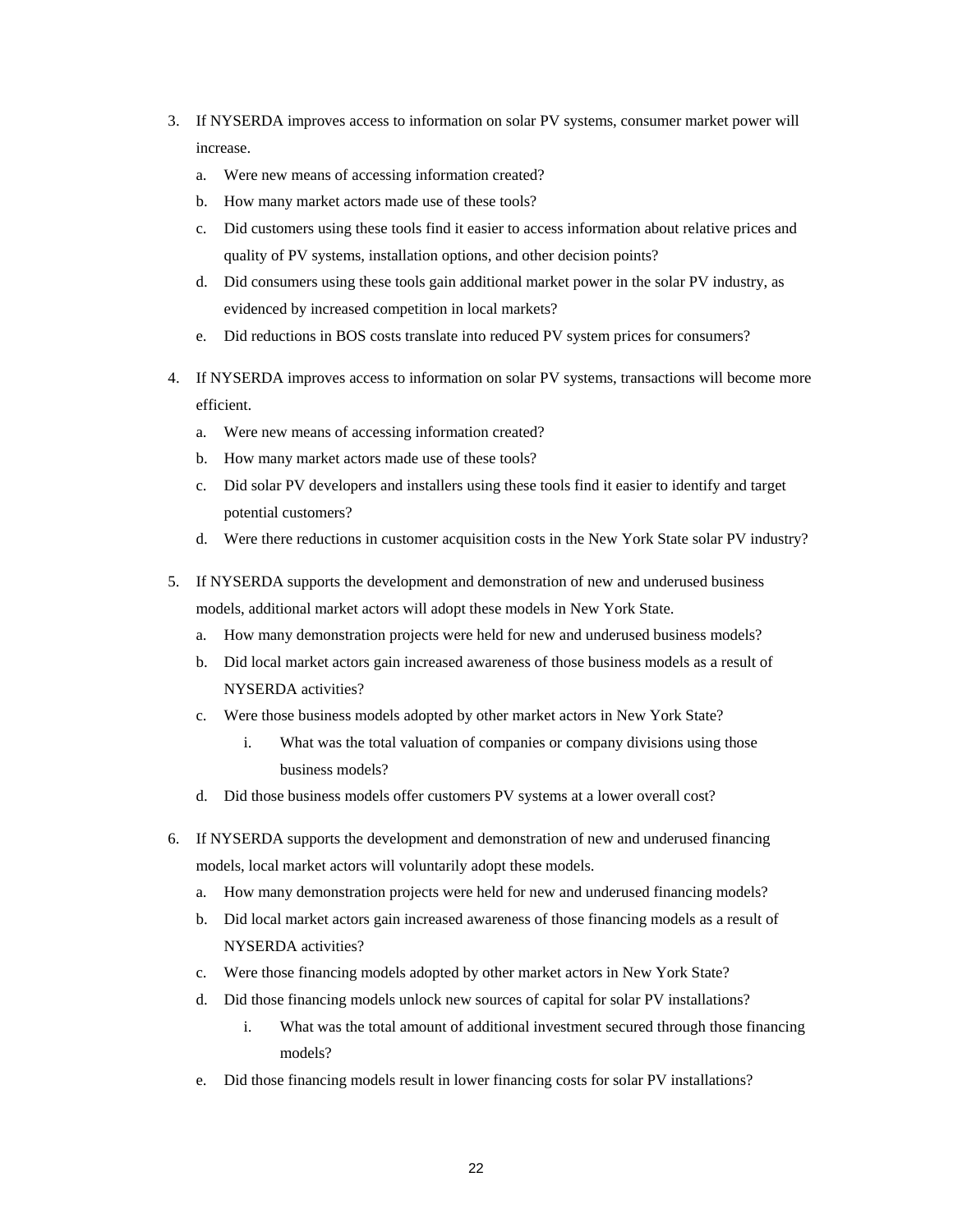- 7. If NYSERDA supports demonstrations of commercial-ready BOS hardware products, local market actors will become aware of and increasingly accept these products.
	- How many demonstration projects were held for commercial-ready BOS hardware products?
	- a result of the demonstration projects? a. How many demonstration projects were held for commercial-ready BOS hardware products? b. Did local market actors gain increased awareness of the supported BOS hardware products as
	- c. Did local market actors increasingly accept these new BOS hardware products as superior alternatives to existing BOS hardware products?
	- d. Did the supported BOS hardware products realize commercial sales?
		- i. What was the total value of commercial sales of supported BOS hardware products?
	- e. Were additional investments secured for the companies producing the supported BOS hardware products?
		- i. What was the total value of the additional investments in companies producing the supported BOS hardware products?
	- f. Did the supported BOS hardware products reduce the overall cost of PV systems?
- 8. If NYSERDA provides supplemental funding for BOS technology development, those technologies will move toward commercial readiness, and some will realize commercial sales.
	- a. How many emergent BOS technologies received support through the SCR program?
	- b. Did supported BOS technologies advance to later phases in the technology development process as a result of NYSERDA support?
	- c. Did supported BOS technologies realize commercial sales?
		-
	- i. What was the total value of commercial sales of supported BOS technologies?<br>d. Were useful lessons learned from supported BOS technologies that did not realize commercial sales?
	- e. Were additional investments secured for the companies using the successful BOS technologies?
	- f. Did the successful BOS technologies reduce the overall cost of PV systems?
- 9. Additional support and coordination from NYSERDA program staff will improve the implementation of funded projects.
	- a. Did funded projects receive troubleshooting and other forms of support from NYSERDA program staff?
	- b. How useful did funding recipients find this support from NYSERDA?
	- c. Was the SCR program able to avoid duplication of effort among funding recipients?
	- identifiable improvements in project implementation? d. Did the troubleshooting and other forms of support from NYSERDA program staff result in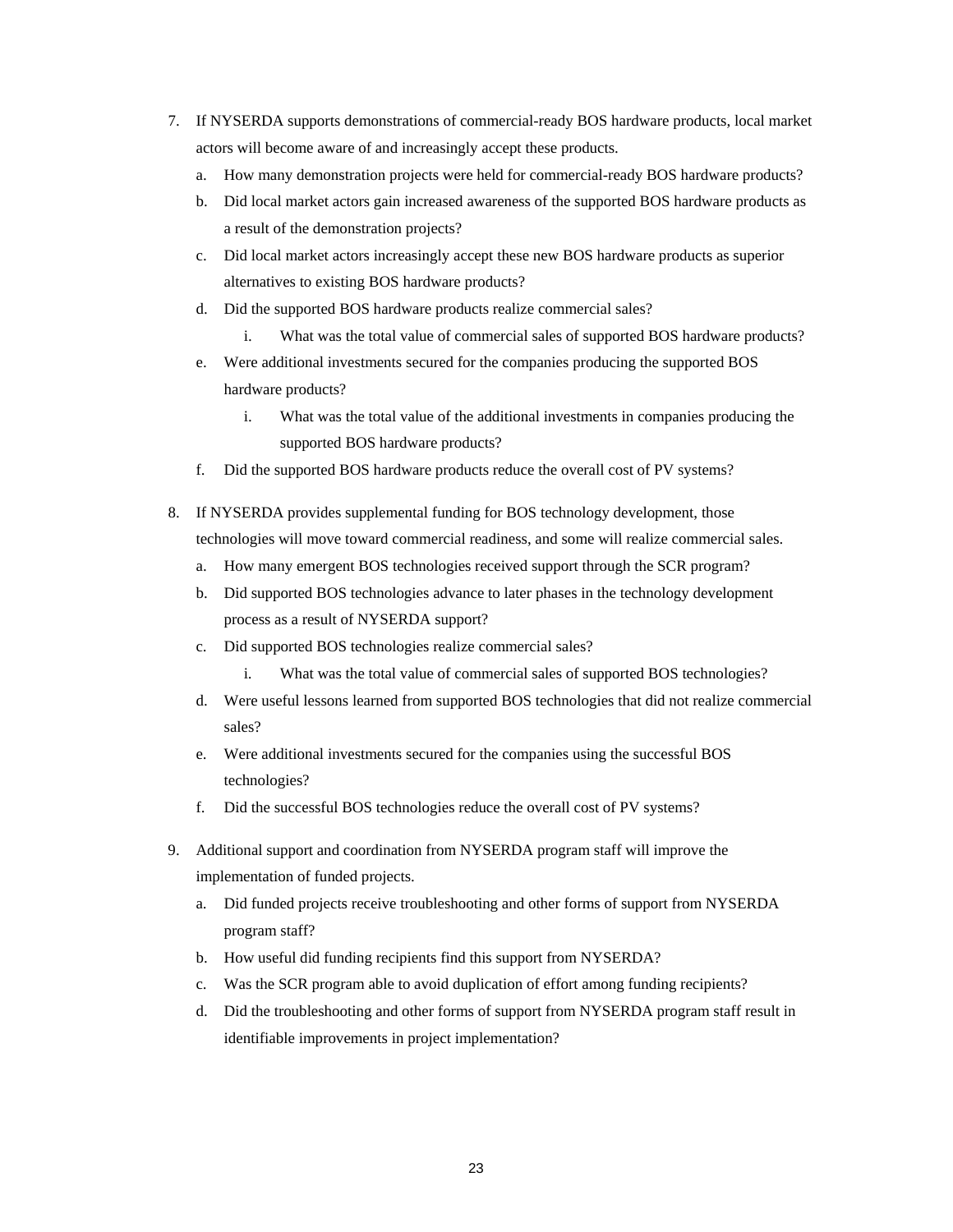- beyond the duration of the SCR program. 10. Funded projects will catalyze changes in the market for solar PV systems which are sustained
	- costs and other transaction costs; permitting, installation, and inspection costs) extend beyond a. Did reductions in various BOS cost components (e.g., financing costs; customer acquisition individual funded projects to the larger New York State market?
	- b. Did reductions in various BOS cost components endure after the end of the SCR program?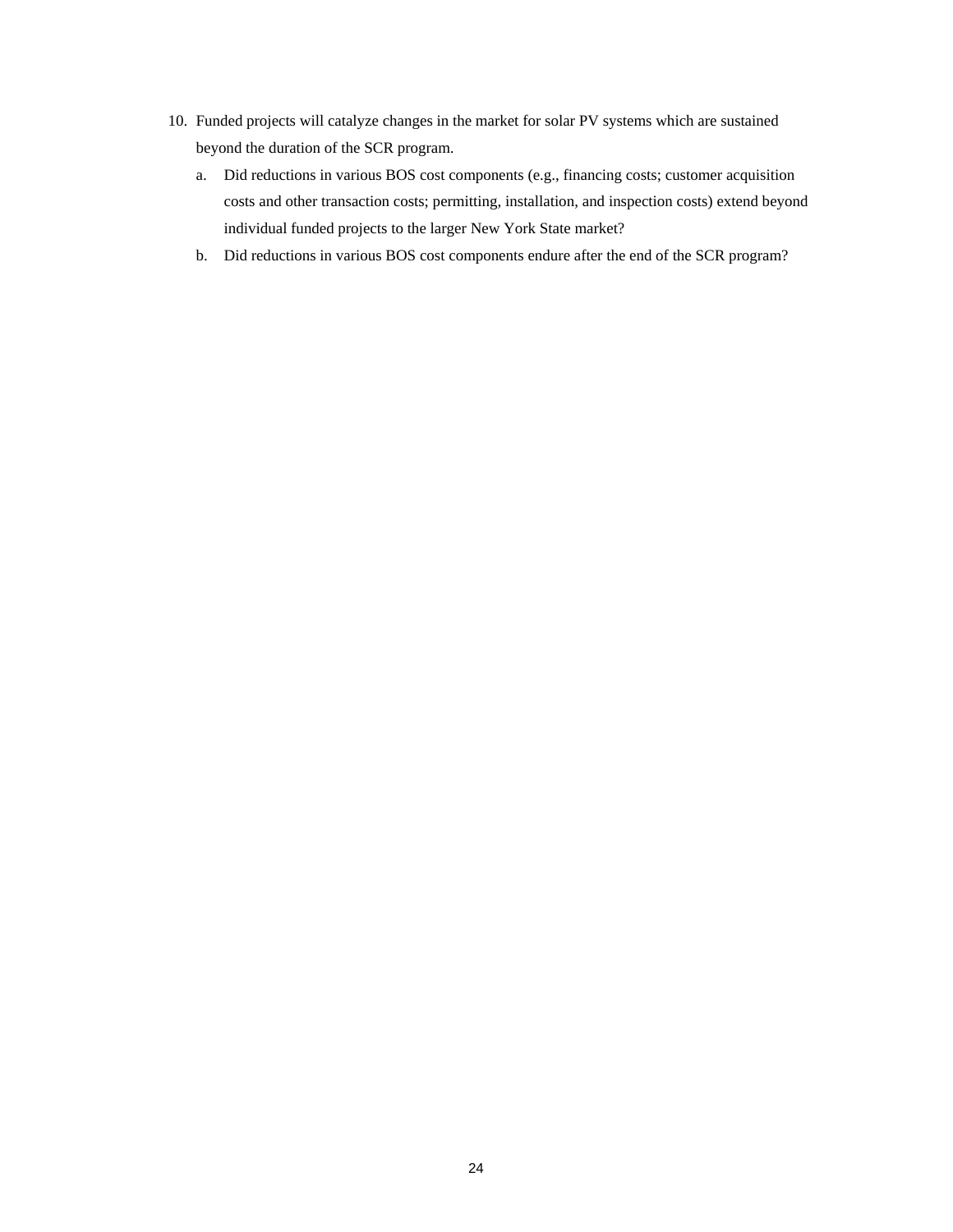## 8 External Influences on Program Outcomes

 This section describes the factors external to the Solar Cost Reduction program that NYSERDA has no direct influence over that may affect program outcomes.

like the shortage of polysilicon between 2004 and 2008, could raise the price of PV systems.<sup>12</sup> *Market for PV hardware components*: The global market for module and non-module PV hardware components has had a considerable influence on overall PV system prices in recent years. The emergence of additional hardware suppliers, such as the dramatic expansion of Chinese module manufacturers between 2006 and 2012, could reduce the price of PV systems. Conversely, shortages of key commodities,

*Fossil fuel prices*: The attractiveness of solar PV systems depends in large part on the cost of electricity from other sources, such as natural gas and coal. Because natural gas currently provides almost half of New York's electricity, its price will be especially relevant in determining the state's overall electricity generation profile over the long run.<sup>13</sup>

 *Overlapping or complementary programs*: Other national and state-level programs seek to reduce BOS for BOS costs and the market penetration of solar PV. Workforce development initiatives affiliated with costs or pursue other goals with potential implications for BOS costs. The U.S. Department of Energy's SunShot Initiative seeks to reduce the cost of solar PV systems by 75 percent between 2010 and 2020. This will require reducing BOS costs by 72 percent for residential systems, 74 percent for commercial systems, and 80 percent for utility systems.<sup>14</sup> Within New York, NYSERDA's solar deployment programs, workforce training and development, permitting initiatives, and outreach activities have direct implications NY-Sun, for example, include technical and more general training for local officials involved in permitting and inspection processes for PV systems. Nonetheless, IEc anticipates that the overlap between SCR and other New York-specific solar programs will be limited in scope. As a result, IEc believes that evaluation of the SCR program will be able to account for the influence of these other programs when attributing impacts to SCR.

14 "SunShot Vision Study," page 86.

<sup>12</sup> Alan Goodrich, Ted James, and Michael Woodhouse, "Solar PV Manufacturing Cost Analysis: U.S. Competitiveness in a Global Industry," National Renewable Energy Laboratory, October 10, 2011, and Ucilia Wang, "Polysilicon Prices Head for a Steep Fall," Greentech Media, November 13, 2008, accessed May 15, 2014, http://www.greentechmedia.com/articles/read/polysilicon-prices-head-for-a-steep-fall-5174.

<sup>13</sup> U.S. Energy Information Administration, "State Electricity Profiles: New York Electricity Profile 2012," released May 1, 2014, http://www.eia.gov/electricity/state/newyork/index.cfm.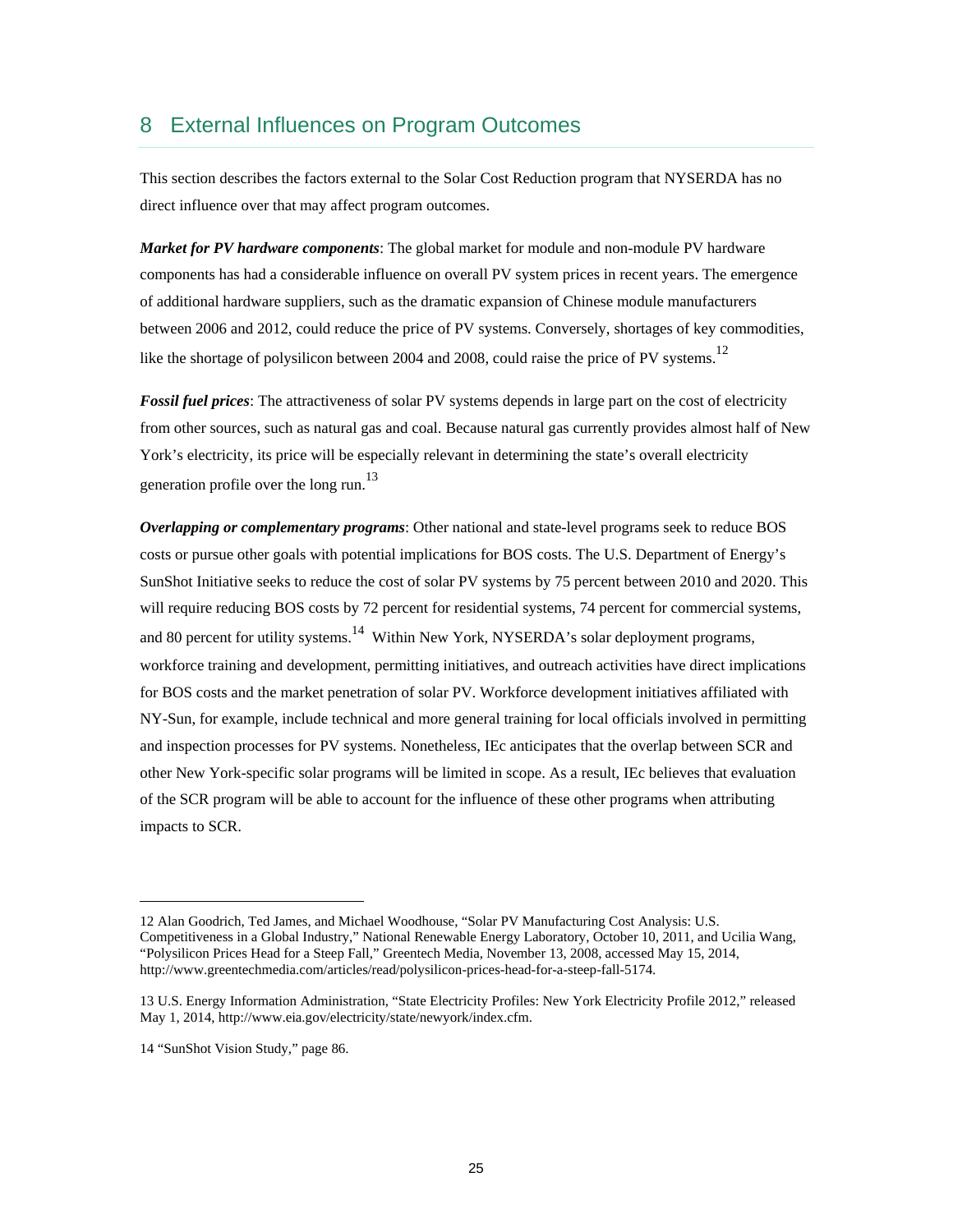*Private sector initiatives*: Private sector efforts to establish competitive advantage in the PV industry may result in reduced BOS costs. Google, for example, has offered a \$1 million prize for the development of a smaller and lower cost inverter.<sup>15</sup> Other companies such as Mosaic and Clean Energy Collective have sought to develop new business and financing models that reduce customer acquisition and contracting costs for widespread PV deployment.<sup>16</sup>

 metering, among other initiatives. The expiration of any of these policies, several of which are slated to *Federal and state energy policies*: Residential and commercial PV systems receive federal government support through the Investment Tax Credit (ITC). Commercial PV systems can also benefit from the IRS's Modified Accelerated Cost Recovery System (MACRS). Within New York, solar installations receive further support through state tax credits; sales and property tax exemptions; loan programs; and net occur in the near term, could stunt the development of the solar PV industry. Even further, additional uncertainties surrounding the duration of these policies would create a higher-risk climate for financiers and developers, who would not be able to engage in adequate long-term planning.

 *Solar deployment outside New York State*: Increased deployment of solar PV outside New York has the potential to affect the market within New York, as lessons learned, best practices identified, and new products developed elsewhere could be later applied to a New York-specific context.

*Macroeconomic shifts*: Both short-run and long-run economic trends may affect the development of the solar PV industry in New York State, influencing rates of capital investment, interest, employment, and overall economic growth, as well as levels of government resources.

<sup>15</sup> Tim Worstall, "Google's Little Box Challenge; A \$1 Million Prize for Creating a Better, Smaller, Solar Power Inverter," Forbes, May 10, 2014, accessed May 16, 2014, http://www.forbes.com/sites/timworstall/2014/05/10/googleslittle-box-challenge-a-1-million-prize-for-creating-a-better-smaller-solar-power-inverter.

<sup>16</sup> Peter Kelly-Detwiler, "Clean Energy Collective's Goal: Bring Mass Financing to Solar, One Panel at a Time," Forbes, May 15, 2014, accessed May 16, 2014, http://www.forbes.com/sites/peterdetwiler/2014/05/15/clean-energycollectives-goal-bring-mass-financing-to-solar-one-panel-at-a-time.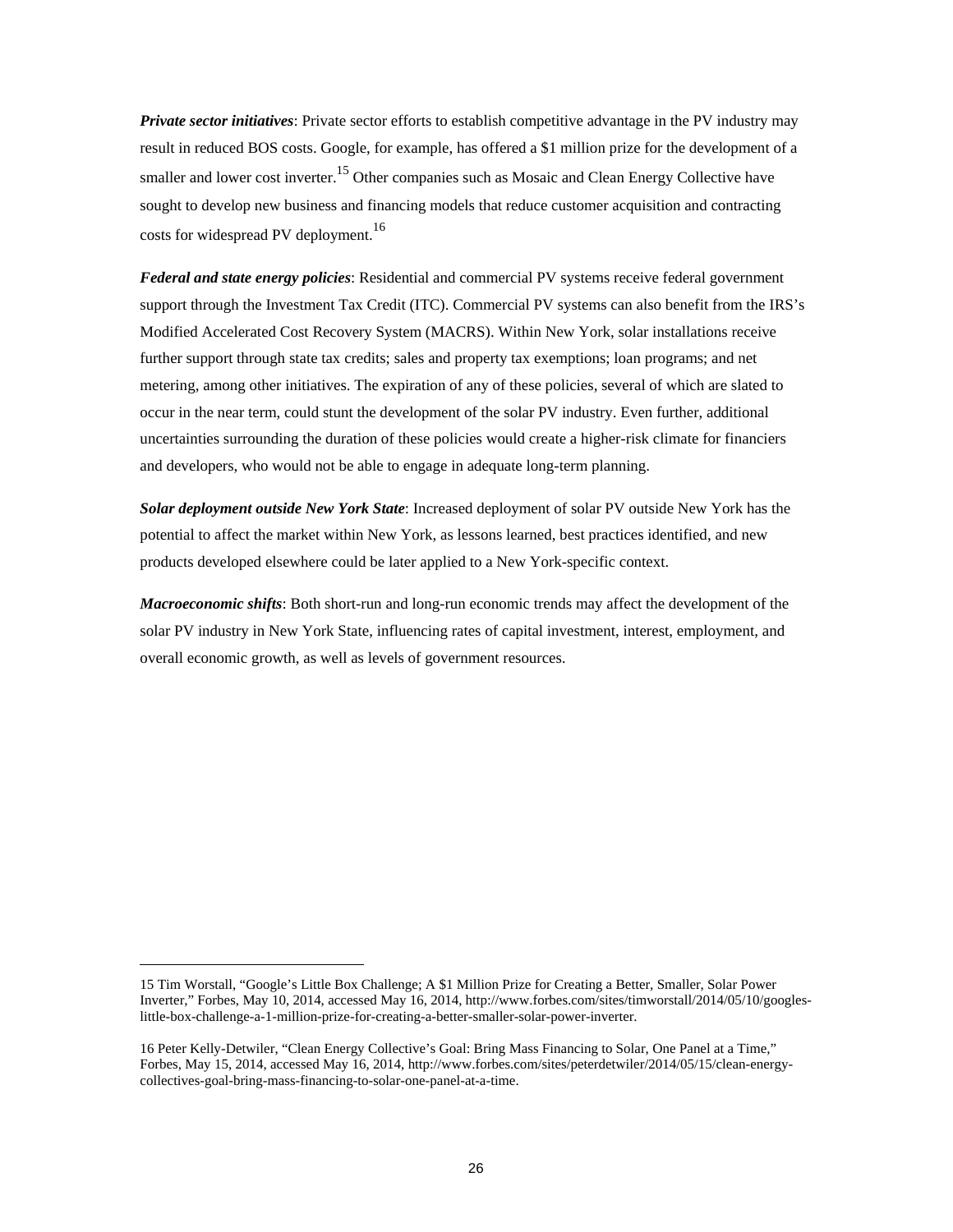## 9 References

- Ardani, Kristen, et al. "Non-Hardware ('Soft') Cost-Reduction Roadmap for Residential and Small Commercial Solar Photovoltaics, 2013-2020." National Renewable Energy Laboratory and Rocky Mountain Institute. August 2013.
- Barbose, Galen, Naïm Darghouth, Samatha Weaver, and Ryan Wiser. "Tracking the Sun VI: An Historical Summary of the Installed Price of Photovoltaics in the United States from 1998 to 2012." Report Summary. Lawrence Berkeley National Laboratory. July 2013.
- Bony, Lionel, et al. "Achieving Low-Cost Solar PV: Industry Workshop Recommendations for Near-Term Balance of System Cost Reductions." Rocky Mountain Institute. September 2010.
- City University of New York, NYSERDA, and NYPA. "NYSolar Smart Survey Final Report." January 2014.
- Friedman, Barry, et al. "Benchmarking Non-Hardware Balance-of-System (Soft) Costs for U.S. Photovoltaic Systems, Using a Bottom-Up Approach and Installer Survey – Second Edition." National Renewable Energy Laboratory. October 2013.
- Goodrich, Alan, Ted James, and Michael Woodhouse. "Residential, Commercial, and Utility-Scale Photovoltaic (PV) System Prices in the United States: Current Drivers and Cost-Reduction Opportunities." National Renewable Energy Laboratory. February 2012.
- Goodrich, Alan, Ted James, and Michael Woodhouse. "Solar PV Manufacturing Cost Analysis: U.S. Competitiveness in a Global Industry." National Renewable Energy Laboratory. October 10, 2011.
- Governor's Press Office. "Governor Cuomo Announces \$60 Million in NY-Sun Funding Available." May 13, 2014. Accessed May 15, 2014. http://www.governor.ny.gov/press/51314-ny-sun.
- Kelly-Detwiler, Peter. "Clean Energy Collective's Goal: Bring Mass Financing to Solar, One Panel at a Time." *Forbes*. May 15, 2014. Accessed May 16, 2014. http://www.forbes.com/sites/peterdetwiler/2014/05/15/clean-energy-collectives-goal-bring-massfinancing-to-solar-one-panel-at-a-time.
- Meeting minutes. NYPA and New York utilities. November 28, 2012.
- Mendelson, Michael, and David Feldman. "Financing U.S. Renewable Energy Projects Through Public Capital Vehicles: Qualitative and Quantitative Benefits." National Renewable Energy Laboratory. April 2013.